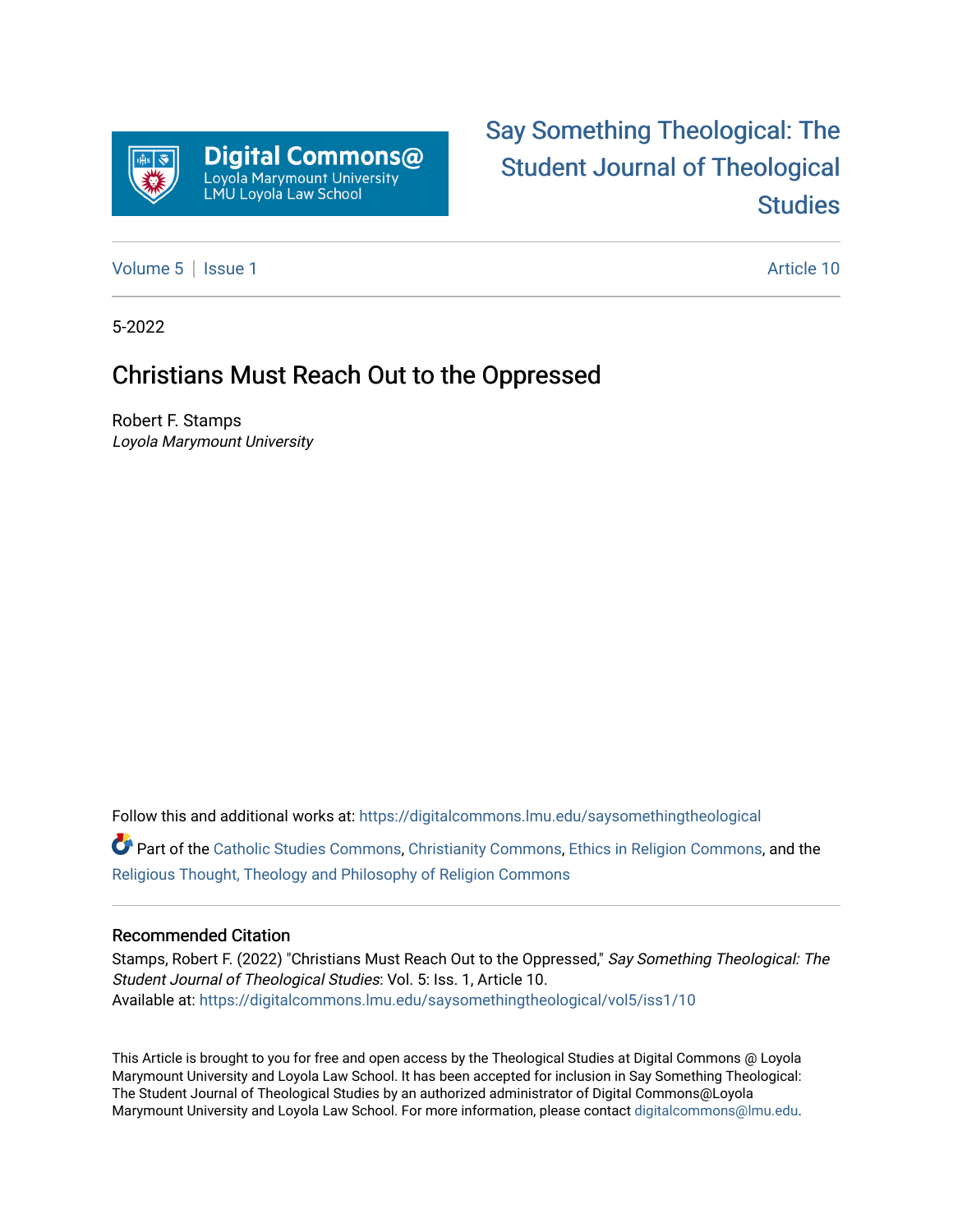

# **Christians Must Reach Out to the Oppressed**

By Robert F. Stamps

**Abstract:** This paper recommends that the Catholic Church reflect on its past and current exclusion of women from the diaconate and exclusion of those who identify as LGBTQI from full participation in the Church. This paper argues the early Catholic church was enriched and broadened by women who served in many roles including as leaders of the church in their communities. In the two millennium since then women, individually and collectively, have continued to enrich the church both theologically and as exemplars of Jesus' message to serve the poor. This paper also argues that Saint Paul did not condemn same-sex attraction in his letters. Instead, he was condemning pedophiles. Later, the church became virulently homophobic, with church leaders wrongly citing Paul's condemnation of pedophiles as the basis for its rejection of people with same-sex attraction. The church later expanded its exclusionary practices to encompass all LGBTQI people, which is inconsistent with Jesus' message to reach out to the oppressed. This paper recommends that the church welcome women as eligible for the diaconate and that it gather the LGBTQI community within its loving embrace without prejudice.

**Keywords:** Diaconate, Women, Same-Sex, LGBTQI

### **I. Introduction**

Recently, a colleague posed the following question to a group of theology students: If you could have thirty minutes with Pope Francis, what would you talk about?

After a few minutes of thought I replied that Jesus was a champion for the oppressed. Without prioritizing one over the other, I said that two of the most oppressed communities within, or seeking access to, the Catholic Church are women and the LGBTQI community.<sup>1</sup> Half of the allotted time would

*Say Something Theological: The Student Journal of Loyola Marymount University Theological Studies*

*Volume 5, Issue 1, May 2022 Loyola Marymount University, Los Angeles*

<sup>&</sup>lt;sup>1</sup> This acronym describes the oppressed lesbian, gay, bisexual, transsexual, queer, and intersex people (the rounding out of the common shorthand "LGBTQI").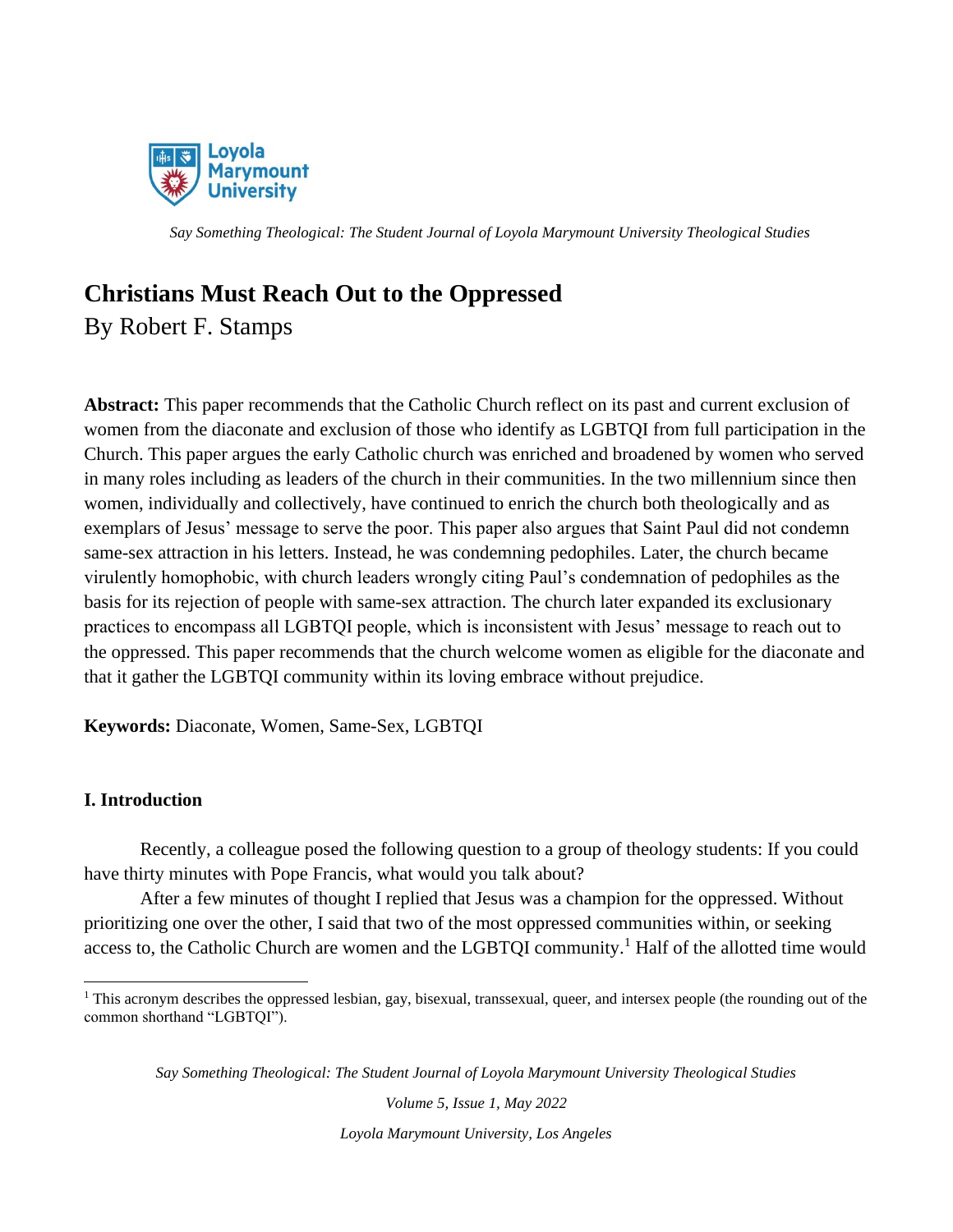

be used to urge that women be allowed into the diaconate;<sup>2</sup> and the other half of the time to urge the LGBTQI community be welcomed into full participation within the church. Since it is unlikely that I will have the opportunity to address these issues to the Pope, I will explain them here.

#### **II. Historical Basis for Welcoming Women into the Diaconate**

The New Testament details the life, message, teachings, crucifixion and resurrection of Jesus, and the actions and letters of the Apostles. The New Testament opens by describing the genealogy of Jesus and includes in Jesus' genealogy three outstanding, loyal, and clever women from the Old Testament. <sup>3</sup> The *Gospel According to Matthew*, the first book in the New Testament lists these women. The first of these women is Tamar, whose story of how she outfoxed her father-in-law and became mother to the tribe of Judah is told in Genesis.<sup>4</sup> The second is Rahab, who helped Joshua capture the city of Jericho and was an ancestor of King David.<sup>5</sup> The third woman is Ruth, whose story of great loyalty to her mother-in-law is told in the Old Testament book that bears her name.<sup>6</sup> Ruth was the greatgrandmother of King David.<sup>7</sup> A fourth woman in the genealogy of Jesus is Mary, who was chosen by God to be the mother of Jesus.<sup>8</sup>

There were other notable women memorialized in the Old Testament who contributed richly to the faith and traditions of the Catholic church. Deborah, a prophet, was judging Israel during the time

*Volume 5, Issue 1, May 2022*

<sup>2</sup> *See*, e.g., *Lumen Gentium, The Dogmatic Constitution on the Church,* Solemnly Promulgated by His Holiness Pope Paul VI on November 21, 1964. At paragraph 29, *Lumen Gentium* explains that ". . . deacons . . . (are in) a ministry of service." People in the diaconate may "... serve in the ... liturgy, of the word, and of charity to the people of God. It is the duty of the deacon . . . to administer baptism solemnly, to be custodian and dispenser of the Eucharist, to assist at and bless marriages in the name of the Church, to bring Viaticum to the dying, to read the Sacred Scripture to the faithful, to instruct and exhort the people, to preside over the worship and prayer of the faithful, to administer sacramentals, to officiate at funeral and burial services." Available a[t https://www.vatican.va/archive/hist\\_councils/ii\\_vatican\\_council/documents/vat-](https://www.vatican.va/archive/hist_councils/ii_vatican_council/documents/vat-ii_const_19641121_lumen-gentium_en.html)

ii const 19641121 lumen-gentium en.html#.

<sup>3</sup> Matthew 1:3-5.

<sup>4</sup> Genesis 38:6-26.

<sup>5</sup> Joshua 2:1-16; 6:17-25.

<sup>6</sup> The Book of Ruth.

<sup>7</sup> Ruth 4:17.

<sup>8</sup> Matthew 1:16; 18-25.

*Say Something Theological: The Student Journal of Loyola Marymount University Theological Studies*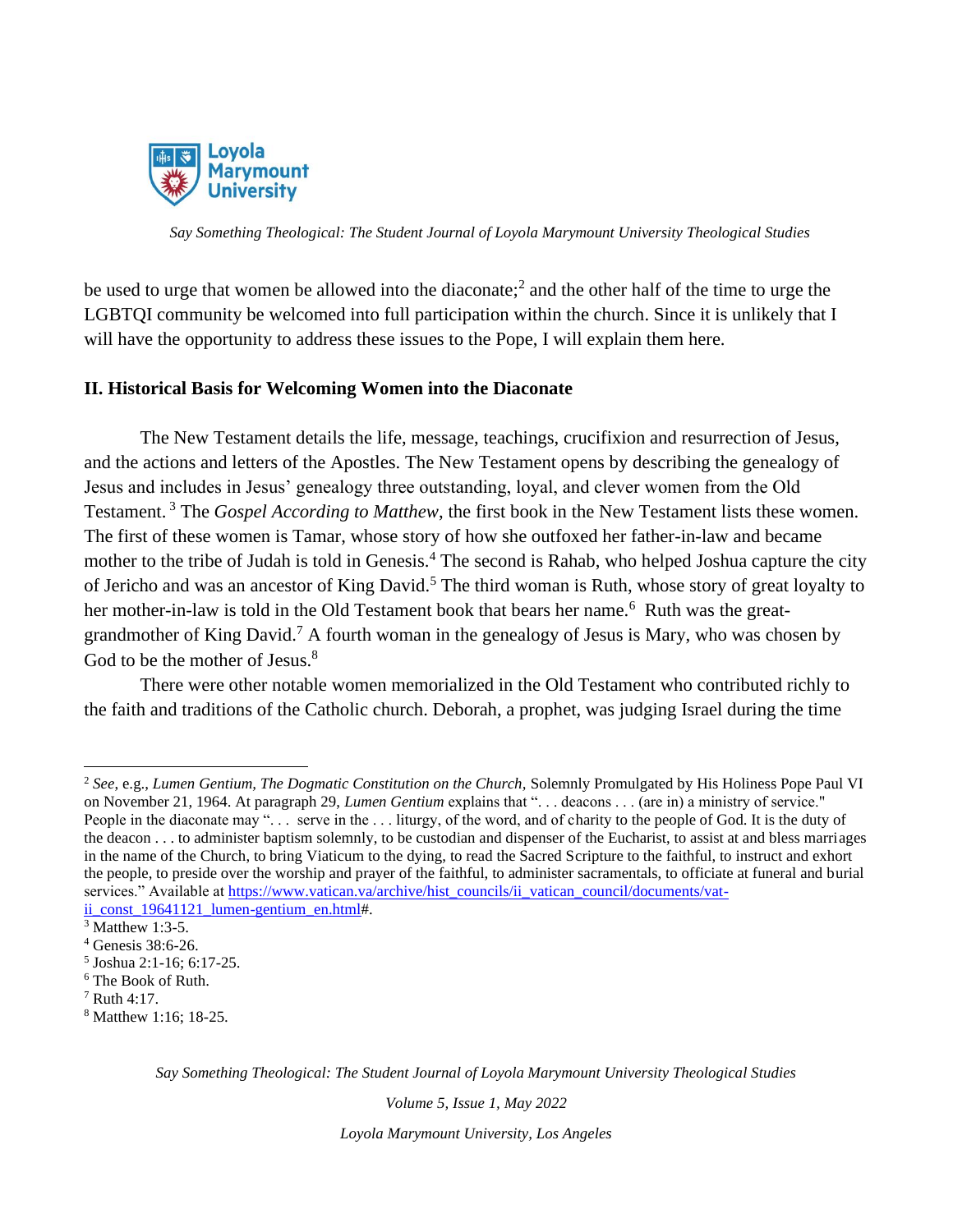

the Lord "sold (Israel)... into the power of the Canaanite king ...."<sup>9</sup> the Israeli army sought Deborah's guidance, and she advised the army on a strategy for defeating the Canaanite forces. The Israeli commander, however, refused to proceed unless Deborah came with the army. Deborah replied that "certainly . . . (I will) go with you . . . but you will not gain glory for the expedition . . . for it is into a woman's power that the Lord (will defeat Canaan)."<sup>10</sup> In the famous "Song of Deborah" Deborah recited that she "arose, a mother in Israel"<sup>11</sup> and, with the princes<sup>12</sup> defeated the Canaanites; and the Canaanite leader was killed by the woman, Jael, who was "blessed among tent-dwelling women."<sup>13</sup> Although Deborah is the only woman specifically identified as a judge of Israel, there may have been other women who judged Israel.

Women also identified as prophets in early Israel include "Huldah the prophetess."<sup>14</sup> Judah's King Josiah sought Huldah's guidance. Josiah sent a priest to Huldah so she could "consult the Lord" about the book of the law that had recently been found in the temple.<sup>15</sup> For the King to seek the guidance of a woman to convey the words of the Lord indicates that women were held in high esteem and maintained equal status with men in the religion.

Other women whose prominent positions are portrayed in the Old Testament in separate books bearing their names are Judith and Esther. Like Jael, who killed the Canaanite, Judith killed an enemy general.<sup>16</sup> Judith, like Deborah, may also be considered to have "judged" or led Israel during a time of war for she provided the guidance that gave courage to the elders of Israel.<sup>17</sup> Esther, unlike Judith who

<sup>14</sup> 2 Kings 22:14.

*Say Something Theological: The Student Journal of Loyola Marymount University Theological Studies*

*Volume 5, Issue 1, May 2022*

 $9$  Judges 4:2-4.

 $10$  Judges 4:9.

 $11$  Judges 5:7.

 $12$  Judges 5:15.

<sup>&</sup>lt;sup>13</sup> Judges 5:24-27. See, also, in addition to the Song of Deborah, the courage of Jael is told in Judges 4:17-22.

 $15$  Many scholars believe that the "book of the law" that was found in the temple and brought to King Josiah is the book of Deuteronomy. See, e.g., John J. Collins, *Introduction to the Hebrew Bible*, 3<sup>rd</sup> ed. (Minneapolis: Fortress Press, 2018), 166. <sup>16</sup> Judith 13:8.

<sup>&</sup>lt;sup>17</sup> Judith 8:9-27. The first-century Pope, St. Clement, in the "First Epistle of Clement to the Corinthians," writes in 1 Clem. 55:3-5 that "many women being strengthened through the grace of God have performed many manly deeds. The blessed Judith . . . asked of the elders that she might be suffered to go forth" and expose herself to peril so that "the Lord delivered . . . (the enemy) into the hands of a woman."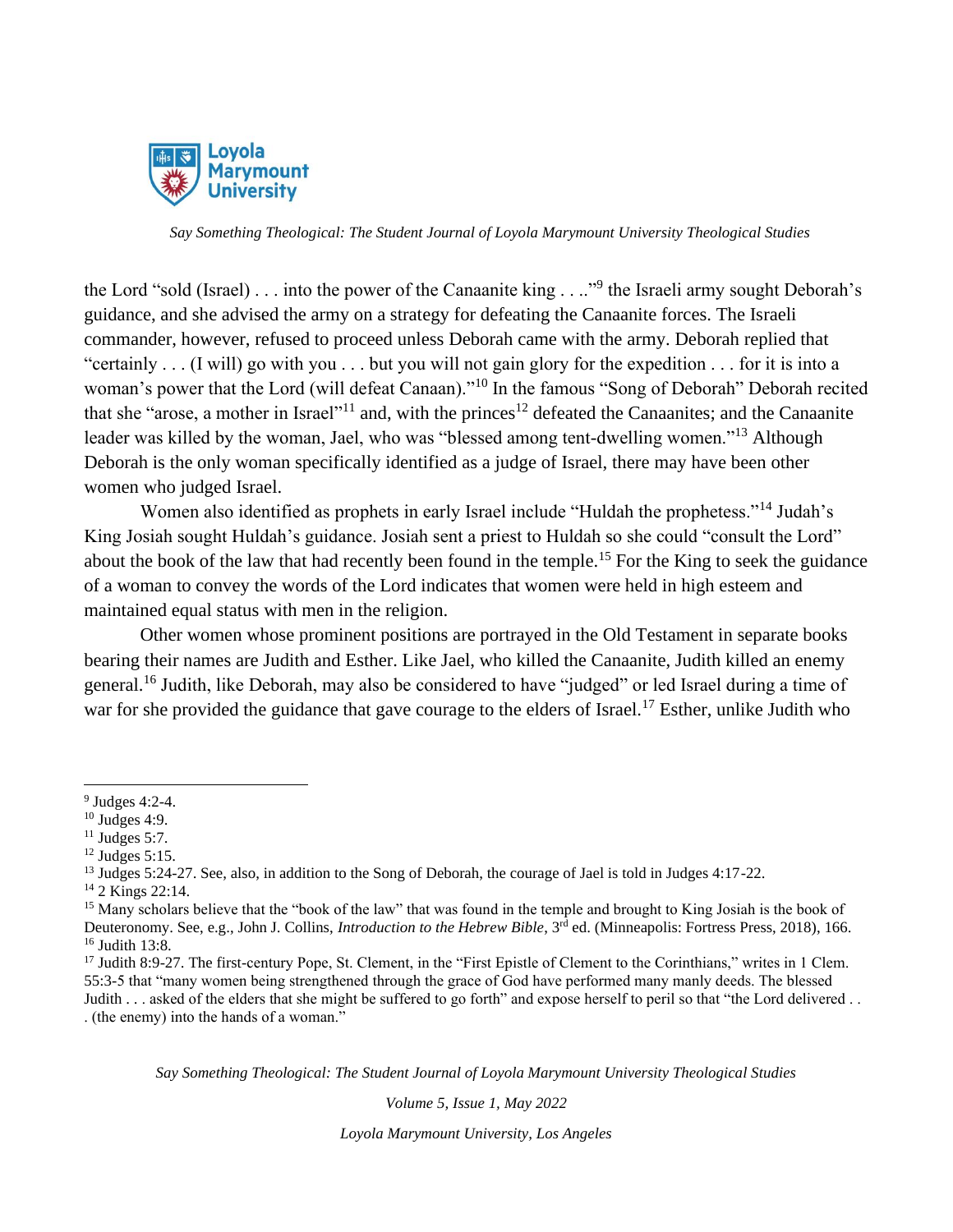

used a weapon to save Israel, adopted intelligence, courage, and cunning to persuade the King of Persia to save the people of Israel. $18$ 

In Jesus' final days, after the authorities took Jesus into custody his male disciples abandoned him and hid. It was only his female disciples who had the courage to remain and attend the crucifixion of Jesus.<sup>19</sup> Mary the mother of Jesus, as detailed in the *Gospel According to John*, was at his crucifixion, along with her sister, Mary the wife of Clopas, and Mary Magdalene.<sup>20</sup> Even after the tomb was closed with a huge rock, Mary Magdalene and another woman remained at the tomb.<sup>21</sup> Mary the mother of Jesus is widely revered within the church and is celebrated for the *Canticle of Mary*. <sup>22</sup> Mary's continuing presence in the lives of Christian worshipers is also celebrated in many places including in Europe at Lourdes<sup>23</sup> and in the Americas in Mexico City.<sup>24</sup> The women who followed Jesus did not run and hide like the male disciples, but instead continued bravely to serve Jesus even after they thought he had died. Mary Magdalene and another woman were at Jesus' tomb when Joseph of Arimathea had Jesus' body wrapped in clean linen and laid in the tomb.<sup>25</sup>

*Say Something Theological: The Student Journal of Loyola Marymount University Theological Studies*

*Volume 5, Issue 1, May 2022*

<sup>&</sup>lt;sup>18</sup> Esther 7:1-6. Pope Clement, in the "First Epistle of Clement to the Corinthians," writes in 1 Clem. 55:6 that Esther exposed herself to peril and "was perfect in faith . . . that she might deliver the twelve tribes of Israel, when they were on the point to perish." And God, "seeing the humility of her soul, delivered the people for whose sake she encountered the peril." <sup>19</sup> Matthew 27:55 recounts "there were many women there, looking on from a distance."

<sup>20</sup> John 19:25. The *Gospel According to Matthew*, at 27:56 states the women at Jesus' crucifixion included Mary Magdalene and Mary the mother of James and Joseph. The *Gospel According to Mark*, at 15:40 describes the women as Mary Magdalene, Mary the mother of James and Joses, and Salome. The *Gospel According to Luke* does not identify the women at the crucifixion, but at 23:49 refers to them as "the women who had followed him from Galilee." Please note that Mary Magdalene's reputation was sullied by Pope Gregory the Great in the  $6<sup>th</sup>$  century when he wrongly and mistakenly associated her with adultery and sin. See, e.g., Tully, T.M., Collusion or Critique? Reading the Exorcism of Mary Magdalene through a Postcolonial Optic, *Bulletin of the Study of Religion*, 48, Nos 3-4, (2019), 26-40, 27. The differences in the identities of the women at the crucifixion does not negate that all the women described in the various gospels were present. The authors of the gospels chose which women to include in their narratives. The important fact is that Jesus was abandoned by his male disciples, but the female disciples remained with him at the crucifixion.

<sup>&</sup>lt;sup>21</sup> Matthew 27:61 identifies the second woman as "the other Mary." Mark 15:47 identifies the second woman as "Mary the mother of Joses."

<sup>22</sup> Luke 1:46-55. The *Canticle* is also known as the *Magnificat*, from the first word of the *Canticle* in Latin. It is incorporated into the Catholic Liturgy.

<sup>23</sup> Our Lady of Lourdes.

 $24$  Our Lady of Guadalupe, also known as the Virgin of Guadalupe.

 $25$  Matthew 27:57-61. Matthew identified the second woman as "the other Mary."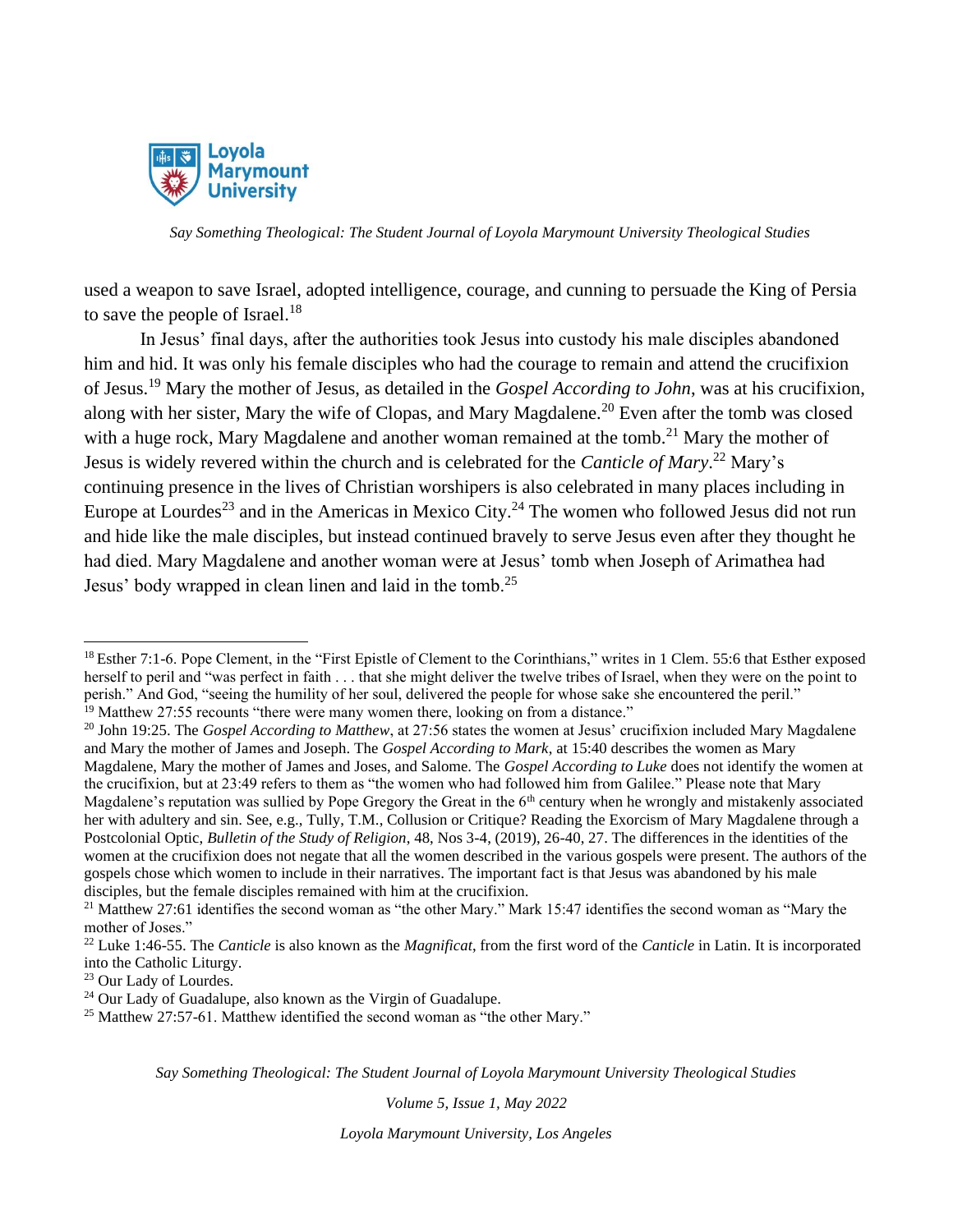

Following the sabbath, women were the first people to visit Jesus' tomb after His resurrection.<sup>26</sup> First was Mary Magdalene, a devoted follower of Jesus.<sup>27</sup> Then came the other women who followed Jesus.<sup>28</sup> Mary Magdalene and another woman returned to the tomb where an angel told them to find Jesus' disciples and let them know Jesus was "raised from the dead, and . . . is going before you to Galilee (and) there you will see him."<sup>29</sup> In the *Gospel According to Mark*, Jesus appeared to Mary Magdalene.<sup>30</sup> However, the disciples doubted the women's stories until Jesus appeared to the disciples and rebuked them for their disbelief.<sup>31</sup>

Another telling event about the importance of women in the early Catholic church occurred when Saint Peter raised a woman who had died and restored her to life. The woman was a *disciple* named Tabitha, who occupied herself with good deeds and almsgiving.<sup>32</sup> The idea of a woman as a disciple is consistent with the key roles that women occupied during the formative years of Christianity. In the *Gospel According to Luke* we are reminded that Jesus appointed more than seventy people to go forth spreading the news that the kingdom of God is here.<sup>33</sup> The seventy may have included women such as Tabitha, because Jewish women during the first century had the opportunity to obtain education, engage in society, economics, and religion, and own homes, etc.<sup>34</sup> Since women could engage in these

*Say Something Theological: The Student Journal of Loyola Marymount University Theological Studies*

*Volume 5, Issue 1, May 2022*

<sup>&</sup>lt;sup>26</sup> Matthew 28:1 identifies the women who visited Jesus' tomb as "Mary Magdalene and the other Mary." Mark 16:1 identifies the women as "Mary Magdalene, Mary, the mother of James, and Salome." Luke 24:10 identifies them as Mary Magdalene, Joanna, and Mary the mother of James. As with the gospels' identification of the women who witnessed Jesus' crucifixion, the differences in the gospels' identification does not detract from the narrative; instead, the gospels reinforce the narrative that Jesus' female disciples remained loyal and accepted the risk of remaining faithful. <sup>27</sup> Matthew 28:1; Mark 16:1; John 20:1.

<sup>28</sup> John 20:14-16; Mathew 28:9.

<sup>&</sup>lt;sup>29</sup> Matthew 28:1-7. Matthew identifies the second woman as "the other Mary." See, also, Mark 16:1 which relates that "when the sabbath was over, Mary Magdalene, Mary the mother of James, and Salome bought spices so they might go and anoint him."

<sup>30</sup> Mark 16:9-11.

 $31$  Mark 16:14. It is interesting to speculate whether Jesus would also rebuke the church for failing to recognize women as appropriate candidates for the diaconate.

 $32$  Acts 9:36-41. Acts 9:36 reads: "Now in Joppa there was a disciple named Tabitha . . .."

<sup>33</sup> Luke 10:1-12.

<sup>34</sup> See, e.g., Amy-Jill Levine, "Bearing False Witness: Common Errors Made About Early Judaism," in *The Jewish Annotated New Testament*, 2nd ed., ed. Amy-Jill Levine and Marc Zvi Brettler (Oxford: Oxford University Press, 2017), 759-763.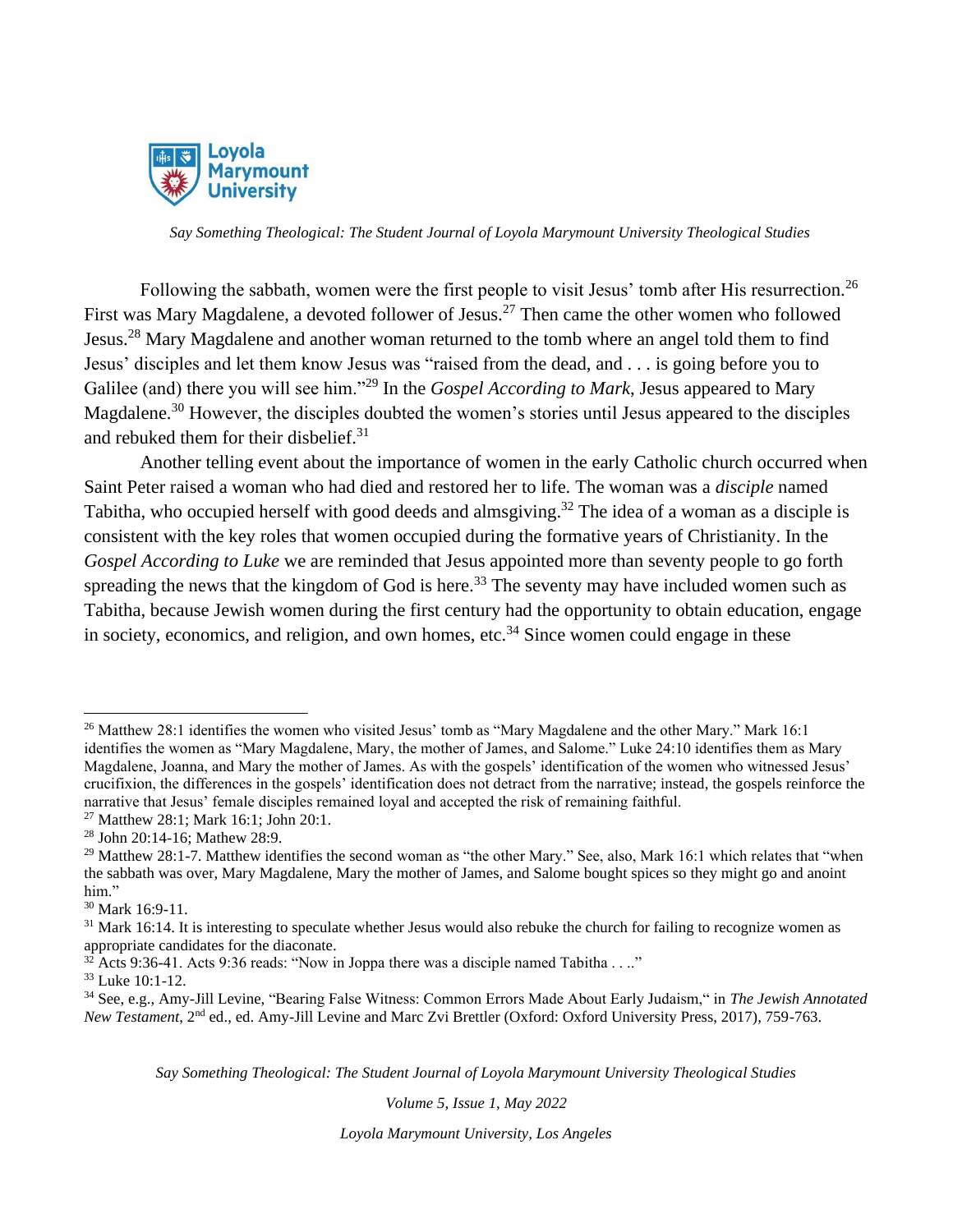

educational and economic activities it is conceivable that many of the seventy could have been women; and may be the reason why Tabitha is identified in the text as a disciple.

When Paul visited Corinth, he stayed with a married couple, Aquila and Priscilla.<sup>35</sup> Later, when Paul traveled to Ephesus, Aquila and Priscilla accompanied him. In Ephesus, a man from Alexandria named Apollos spoke and taught about Jesus but did not know Jesus' complete message.<sup>36</sup> When Apollos began to speak in the synagogue, Priscilla and Aquila "took him aside and explained to him" the teachings of Jesus.<sup>37</sup> Priscilla was the equal of Aquila in this endeavor and is even listed first in the text describing it. This is more evidence that in the early Christian church woman had a coequal role with men in proselytizing the teachings of Jesus.

Saint Paul occupies a unique position in the Christian church as a key Apostle who never met the historical Jesus. Instead, he met the post-resurrection living Jesus and had a dramatic conversion.<sup>38</sup> Paul was transformed from persecuting Christians to evangelizing Jesus' message of love, forgiveness, and redemption.<sup>39</sup> As feminist liberation theologian Rosemary Radford Reuther notes, "... the greatest prophets and Apostles of Scripture, such as Paul, could be true vessels of God's word only to the extent they acknowledged and made themselves 'nothing,' so God could be all in all in and through them."<sup>40</sup> This passage from Reuther refers to her analysis of medieval nun, gifted mystic and theologian Hildegard of Bingen. According to Ruether Hildegard believed that "humans, male or female, cannot expect to speak truth or live in a holy manner unless they empty themselves and allow God to use them as a vehicle of grace."<sup>41</sup> This reflects Paul's description of Jesus as one who "emptied himself" and was exalted by God.<sup>42</sup>

Paul helped grow the religion of Christianity through his unceasing efforts to share the message in Jesus' teachings and the promise of the resurrection for all. Paul, sustained by the Holy Spirit, suffered beatings, imprisonment and ultimately death for sharing the message of eternal life promised by

*Say Something Theological: The Student Journal of Loyola Marymount University Theological Studies*

*Volume 5, Issue 1, May 2022*

<sup>35</sup> Acts 18:1-2.

<sup>36</sup> Acts 18:24-25.

<sup>37</sup> Acts 18:26.

<sup>38</sup> Acts 9:3-6.

<sup>39</sup> See, e.g., Acts Chapters 9 through 28.

<sup>40</sup> Rosemary Radford Reuther, *Visionary Women – Three Medieval Women* (Minneapolis: Fortress Press, 2002), 12-13.

<sup>41</sup> Ruether, *Visionary Women*, 12.

<sup>42</sup> Philippians 2:7-9.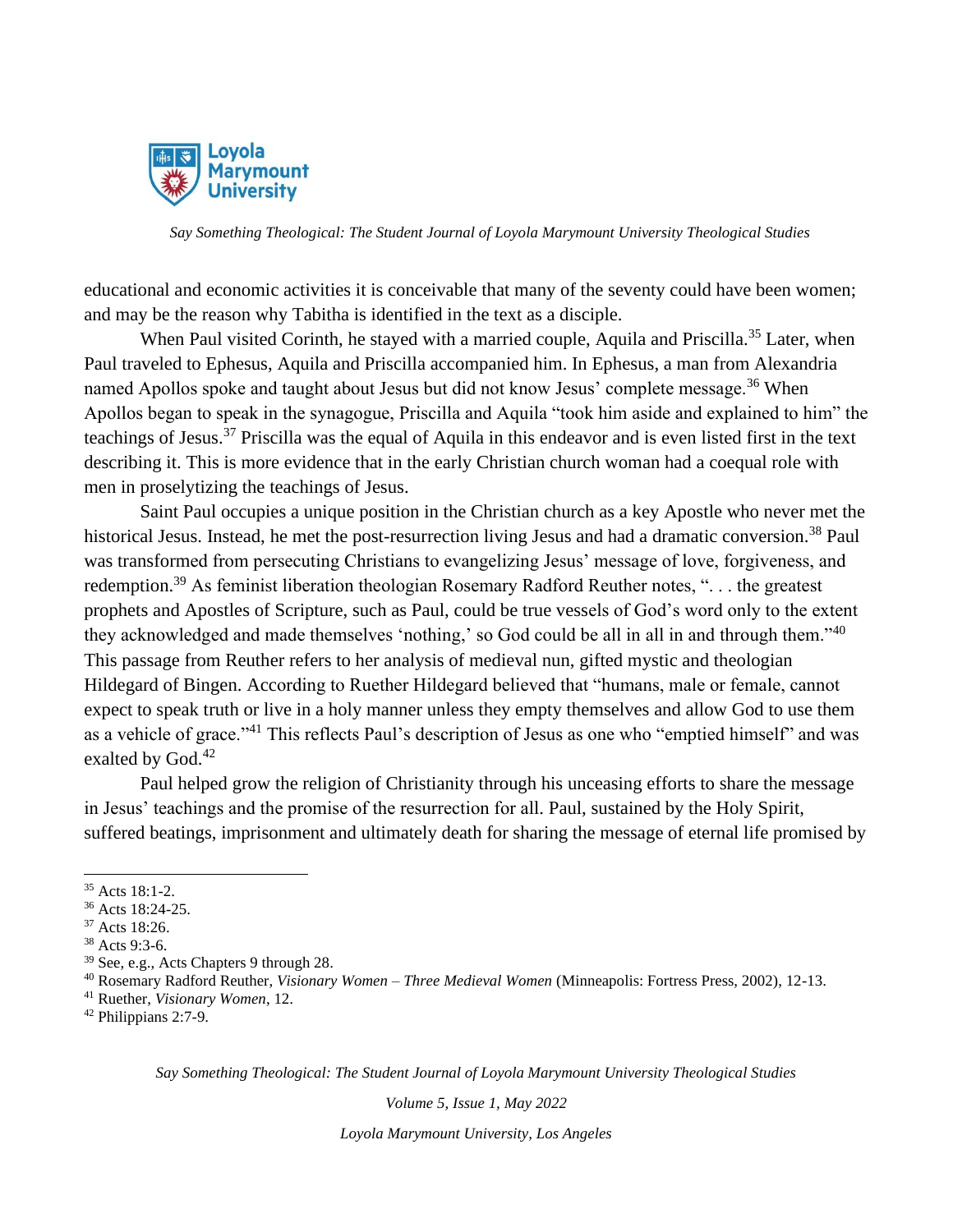

Jesus. Paul, while supporting women's equality and the role of women as leaders in the church, also unfortunately appeared at times to be less supportive; and his less supportive words have been given precedence by the church for too long.

The appropriate course of action is to embrace Paul's words supporting women's key role in the church. Perhaps the strongest indication of Paul's support for women in the church is in his *Letter to the Romans*. Paul writes to the Christians in Rome: "I commend to you Phoebe our sister, who is a minister to the church at Cenchreae."<sup>43</sup> Paul explains to the Christians in Rome that Phoebe is to be treated in a manner worthy of the "holy ones."<sup>44</sup> He also refers to "Prisca and Aquila, my co-workers in Christ Jesus."<sup>45</sup> Paul is probably using the nickname "Prisca" to refer to Priscilla, who with her husband Aquila, traveled with Paul from Corinth to Ephesus and helped Apollos learn about Jesus. Paul also sends greetings to many others, including several women.<sup>46</sup> Paul was clear that "through faith we are all children of God in Jesus Christ."<sup>47</sup> More explicitly, Paul declared "there is not male and female; for you are all one in Christ Jesus."<sup>48</sup>

As the Christian faith grew it was often persecuted. Two of the most revered women of the early church are Saints Perpetua and Felicity, who in the year 203, converted to Christianity and were martyred.<sup>49</sup> St. Perpetua's diary has inspired Christians for almost two thousand years. As the Christian church evolved and matured it unfortunately adopted an androcentric culture that did not heed the welcoming grace and love that Jesus shared for the oppressed, including women. However, there were multiple outstanding women whose lives and works have served as encouragement and revelation to generations of Christians. Among these are Christian mystic, writer and preacher Hildegard of Bingen (1099-1179); Christian mystic and writer Mechthild of Magdeburg (1212-1277); Christian anchoress,

*Say Something Theological: The Student Journal of Loyola Marymount University Theological Studies*

*Volume 5, Issue 1, May 2022*

<sup>43</sup> Romans 16:1

<sup>44</sup> Romans 16:2.

<sup>45</sup> Romans 16:3-4.

<sup>46</sup> Romans 16:6-15.

 $47$  Galatians 3:26.

<sup>48</sup> Galatians 3:28. The complete text of this passage is that in Christianity "there is neither Jew nor Greek, there is neither slave nor free person, there is not male and female; for you are all one in Jesus Christ." Extending this quote to its logical conclusion one can confidently assert that if as Paul writes gender is discounted, the Christian church must not create an artificial distinction based on gender preference, or between gay and straight, because all are one in Jesus Christ. <sup>49</sup> *The Passion of St. Perpetua, St. Felicitas, and Their Companions*.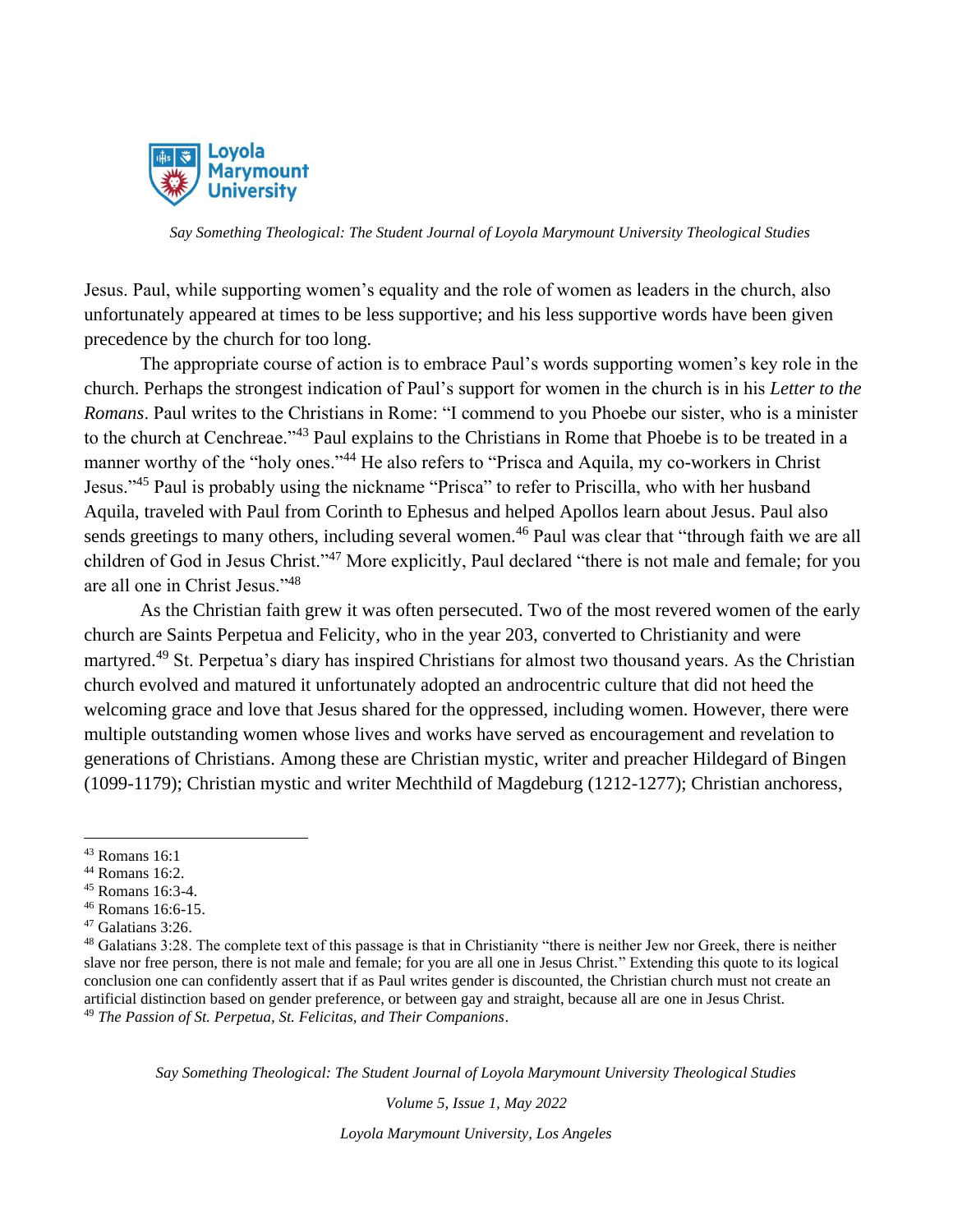

mystic and writer Julian of Norwich (1343-1416); lay member of the Dominican Order, mystic and writer Catherine of Siena (1347-1380); mystic, writer and worker among the poor Catherine of Genoa (1447-1510); Carmalite nun, mystic, theologian and author Teresa of Avila (1515-1582); Catholic political activist and writer Dorothy Day (1897-1980); and Catholic nun and missionary Mother Teresa  $(1910-1997).$ <sup>50</sup>

The contributions of these women to Christian theology, literature and teaching how to love as Jesus did are too voluminous for this paper, however it is pertinent to focus on Hildegard of Bingen and Mother Teresa as exemplars of Christian piety, perseverance, and service. Hildegard recognized her devotion to Christianity at an early age and embarked on a cloistered life at the age of eight. However, the confines of the cloister did not stop Hildegard from becoming a major theological force, authoring books on theology and medicine, writing plays, composing music, and engaging in exceptional correspondence with political leaders, priests, bishops, archbishops and even Pope Eugene III. In addition, Hildegard was known for preaching and traveled within Germany preaching to great acclaim.<sup>51</sup>

Mother Teresa was a religious visionary and dedicated missionary to the poor in Calcutta (now Kolkata), India.<sup>52</sup> Mother Teresa recognized the "intimate union with Jesus and the work for the poor" as she set out to win souls for Jesus.<sup>53</sup> She founded the Missionaries of Charity, a Catholic religious congregation active worldwide whose members take vows of chastity, poverty and obedience and work with the poorest of the poor: the "sick, the dying, the beggars and the little street children."<sup>54</sup> Both Hildegard and Mother Teresa were celebrities in their eras, which stoked the anger and resentment of androcentric elements of the Christian establishment.<sup>55</sup>

*Say Something Theological: The Student Journal of Loyola Marymount University Theological Studies*

*Volume 5, Issue 1, May 2022*

<sup>50</sup> See, e.g., Abba Silvas, *Jutta & Hildegard: The Biographical Sources* (University Park: The Pennsylvania University Press, 1999); Evelyn Underhill, *The Mystics of the Church* (New York: Schocken Books, 1964); Rosemary Radford Ruether, *Visionary Women – Three Medieval Mystics* (Minneapolis: Fortress Press, 2002); Dorothee Soelle, *The Silent Cry: Mysticism and Resistance* (Minneapolis: Fortress Press, 2001); Douglas E. Christie, *The Blue Sapphire of the Mind* (Oxford: Oxford University Press, 2013); and G.I. Alpion, "The Emergence of Mother Teresa as a Religious Visionary and the Initial Resistance to her Charism/a," *International Journal of Public Theology* 8, no. 1 (2014): 25-50.

<sup>51</sup> See, e.g., Silvas, *Jutta & Hildegard*; Ruether, *Visionary Women*.

<sup>52</sup> Id, Alpion, "The Emergence of Mother Teresa as a Religious Visionary and the Initial Resistance to her Charism/a."

<sup>53</sup> Id, Alpion, "The Emergence of Mother Teresa as a Religious Visionary and the Initial Resistance to her Charism/a," 30. <sup>54</sup> V.M. Parachin, "Mother Teresa: Love in Action," *The Priest*, 72, no. 9 (2016): 21-24, 22).

<sup>55</sup> See, e.g., Ruether, *Visionary Women,* 28-29; and Alpion, "The Emergence of Mother Teresa as a Religious Visionary and the Initial Resistance to her Charism/a," 32.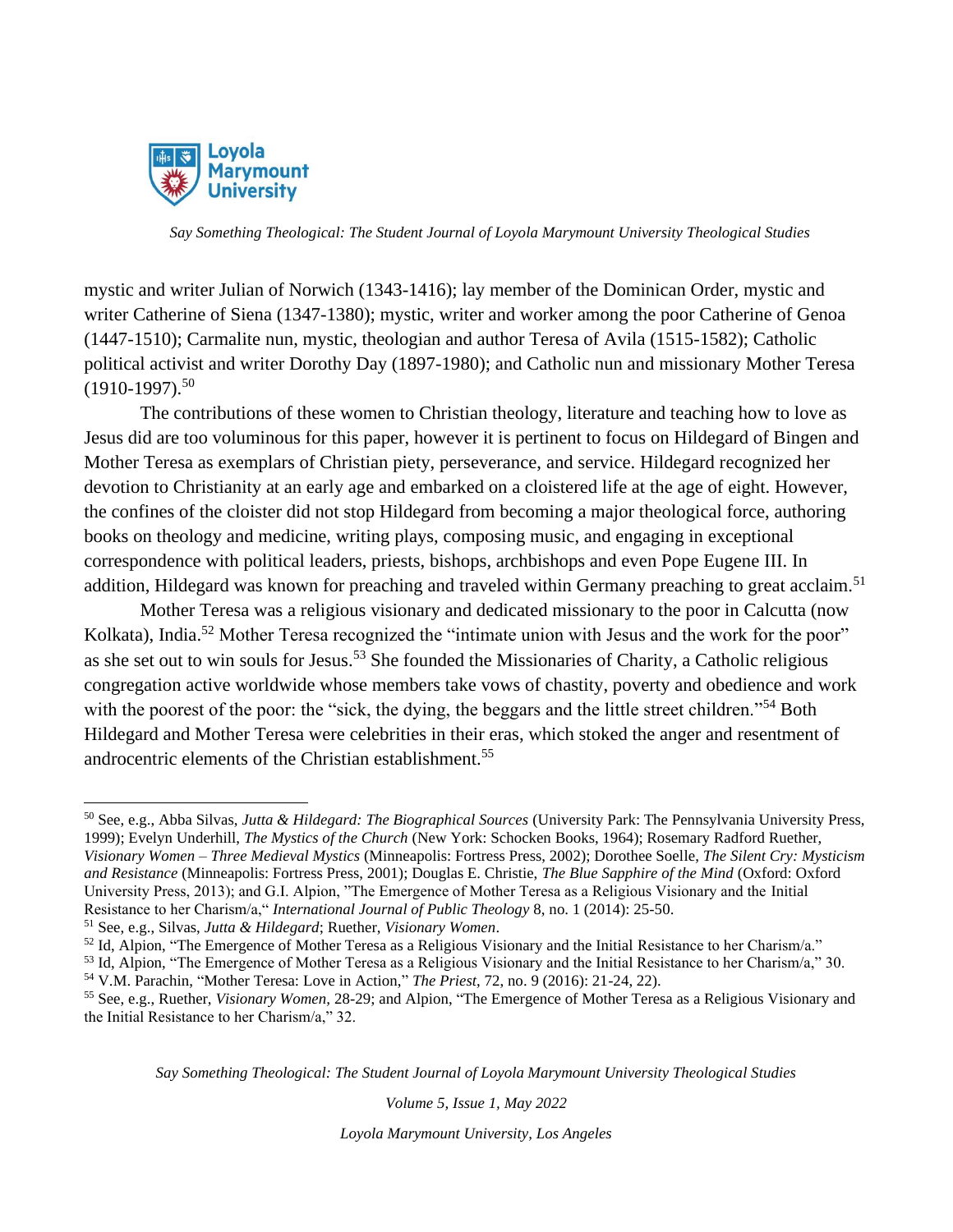

More recently, the career of African-American Sr. Thea Bowman demonstrates the awesome gifts for education, oratory, song, loving kindness, and witness that women bring to the Catholic church. With roots in mid-twentieth century racially segregated Mississippi, Sr. Thea converted to Catholicism at the age of ten and at fifteen traveled to La Crosse, Wisconsin to study with and join the Franciscan Sisters of Perpetual Adoration.<sup>56</sup> Earning her Doctorate, Sr. Thea instructed at all levels of academia and "taught the first Black Studies course at the Catholic University of America . . .."<sup>57</sup> Sr. Thea was also notable for bringing African-American spiritual music to the liturgy.<sup>58</sup> Her career as a "musician, song leader, scholar, educator, and cultural advocate" was powerful in promoting "justice and . . . the wellbeing of the Black Catholic community."<sup>59</sup> In 1989, shortly before her untimely death from cancer, Sr. Thea addressed the United States Conference of Catholic Bishops. Her presentation to the Bishops began with an emotional rendition of the traditional African-American spiritual "Sometimes I feel Like a Motherless Child."<sup>60</sup> Sr. Thea explained to the Bishops "there was no 'home' for Black Catholics in a church that devalued Black leaders, community, and consultation."<sup>61</sup> The Catholic church has since made efforts to be more inclusive of the Black community; however, Sr. Thea's words could equally argue that women feel like a Motherless Child and they cannot find a true "home" in a church that does not value their leaders and community.

In 2005, a distinguished group of Catholic women commentators were asked to write an open letter to Pope Benedict XVI shortly after he was elected to head the Catholic Church.<sup>62</sup> The messages from these Catholic women are as forceful and relevant today as when written two decades ago. For example, Diana Hayes (Theologian, Author) recommended the Church adopt openness, regardless of

*Say Something Theological: The Student Journal of Loyola Marymount University Theological Studies*

*Volume 5, Issue 1, May 2022*

<sup>56</sup> Kim Harris, "Sister Thea Bowman: Liturgical Justice Through Black Sacred Song," *U.S. Catholic Historian* 35, no. 1 (2017): 99-124, 102-104.

<sup>57</sup> Harris, "Sister Thea Bowman," 116.

<sup>58</sup> Harris, "Sister Thea Bowman," 124.

<sup>59</sup> Harris, "Sister Thea Bowman," 124.

 $60$  Harris, "Sister Thea Bowman," 100. Sr. Thea also recorded the song on her 1988 stereo-cassette "Songs of My People." Her speech to the Conference of Catholic Bishops is available at [https://www.youtube.com/watch?v=uOV0nQkjuoA.](https://www.youtube.com/watch?v=uOV0nQkjuoA) <sup>61</sup> Harris, "Sister Thea Bowman," 101.

<sup>62</sup> Joan Chittister, "Dear Pope Benedict . . .," *U.S. Catholic*, 70, no. 6 (Jun 2005), 35-38. The contributors are Diana Hayes; Dolores Curran; Jeanette Rodriguez-Holguin; Donna Hanson; Elisabeth Schüssler-Fiorenza; Sr. Elizabeth Johnson; Rosemary Radford Ruether; Sr. Christine Vladimiroff; Patricia Livingston; Sr. Theresa Kane, Sr. Agnes Cunningham, and Margaret Farley.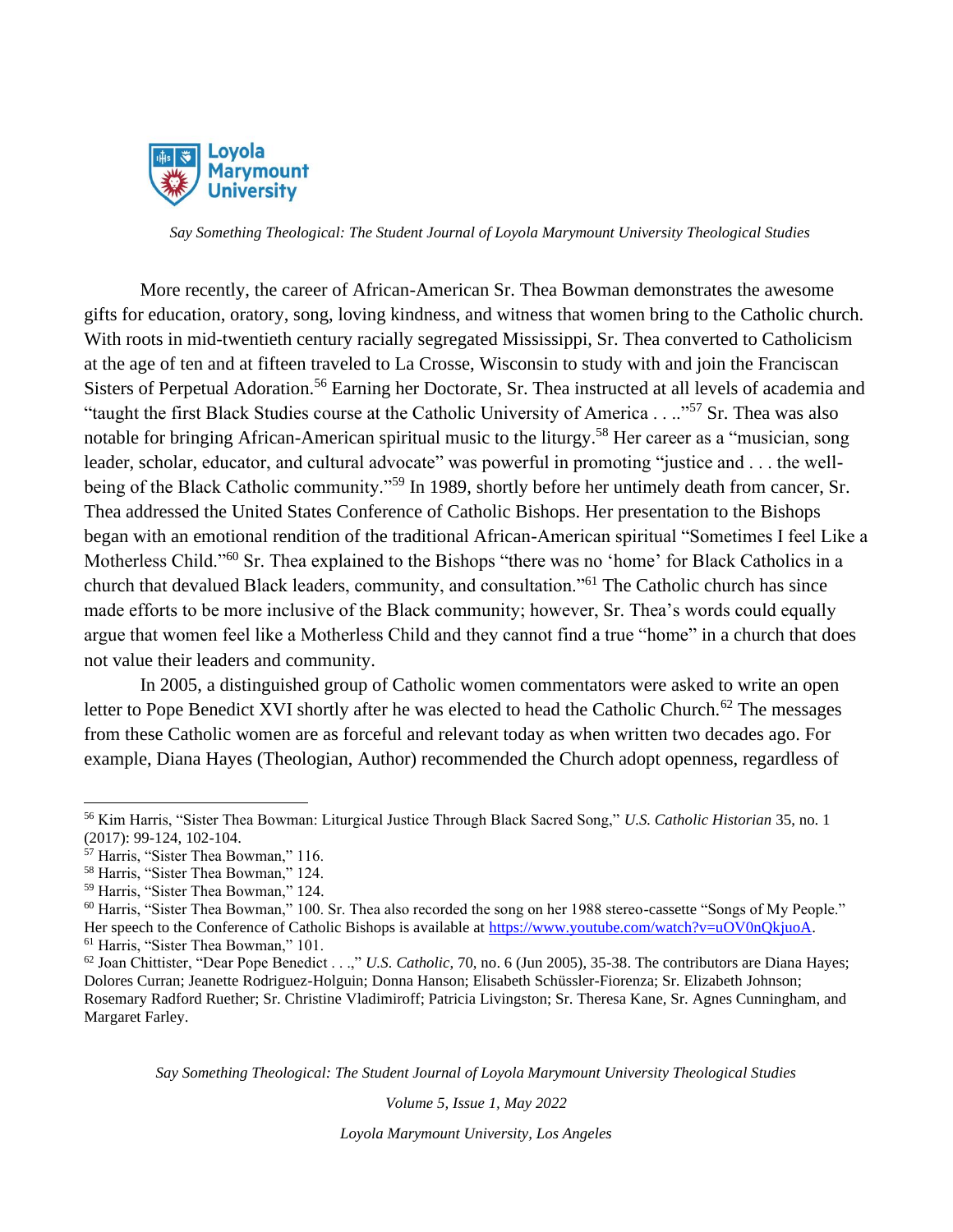

gender and to "be open to the reality of women and their gifts . . .."<sup>63</sup> Dolores Curran (Author) succinctly observed that "today's women find the world open to them and the church closed."<sup>64</sup> Sister Elizabeth Johnson, C.S.J. (Theologian, Author) reminded Pope Benedict XVI that "when John Paul II visited . . . (the United States) in 1979" he was asked to "listen to the cries of women for full participation in the ministries of the church" because the "subliminal message sent to women . . . (is) they are not worthy to represent Christ."<sup>65</sup> Rosemary Radford Ruether (Theologian, Author) noted the "lingering bias" of "patriarchal domination" within the Catholic leadership and suggested that "the arguments against the ordination of women ring hollow when most churches have rethought these views."<sup>66</sup>

The need for the Catholic church to recognize, as the authors argued, the talents of women has only become stronger, and the disparity between the church's treatment of men and women more glaring. The contribution that the authors of the open letter could have made to the Diaconate is limitless. Their knowledge, wisdom and evangelical fervor as serving Deacons could have energized many parishes and brought numerous converts to Catholicism.

Change is, however, coming to the Christian community. Many Protestant denominations now ordain women. One of, if not the first, ordained women in the modern era was suffragette and abolitionist Antoinette Brown Blackwell who was ordained in the Congregational Church in 1853.<sup>67</sup> Within the Catholic Church many recognize the failed androcentric model of the past and are saddened that women are not allowed full participation in the Body of Christ.<sup>68</sup> A significant resource reviewing whether the Catholic Church should open the diaconate to women is Discerning Deacons.<sup>69</sup> For Catholic women who are called to the ministry by the Holy Spirit the agony of their dilemma is real: affiliate with

<sup>69</sup> [https://discerningdeacons.org/.](https://discerningdeacons.org/) 

*Say Something Theological: The Student Journal of Loyola Marymount University Theological Studies*

*Volume 5, Issue 1, May 2022*

<sup>63</sup> Chittister, "Dear Pope Benedict . . .," 35.

<sup>&</sup>lt;sup>64</sup> Chittister, "Dear Pope Benedict . . .," 36.

<sup>65</sup> Chittister, "Dear Pope Benedict . . .," 37.

<sup>66</sup> Chittister, "Dear Pope Benedict . . ."

 $67$  Nancy Sue Hutton, "I am going to do it": The Complex Question of Action in Theology and Science in the Life of America's First Women Minister, Rev. Antoinette Brown Blackwell (1825-1921), *Harvard Theological Review*, 108 n. 4 (2015), 634.

<sup>68</sup> See, e.g., Cindy Kozal, "The Body of Christ as Community: Does a Patriarchal Hierarchy Make Sense for the Body of Christ?," *Say Something Theological: The Student Journal of Loyola Marymount University Theological Studies* 4, no. 1 (2021).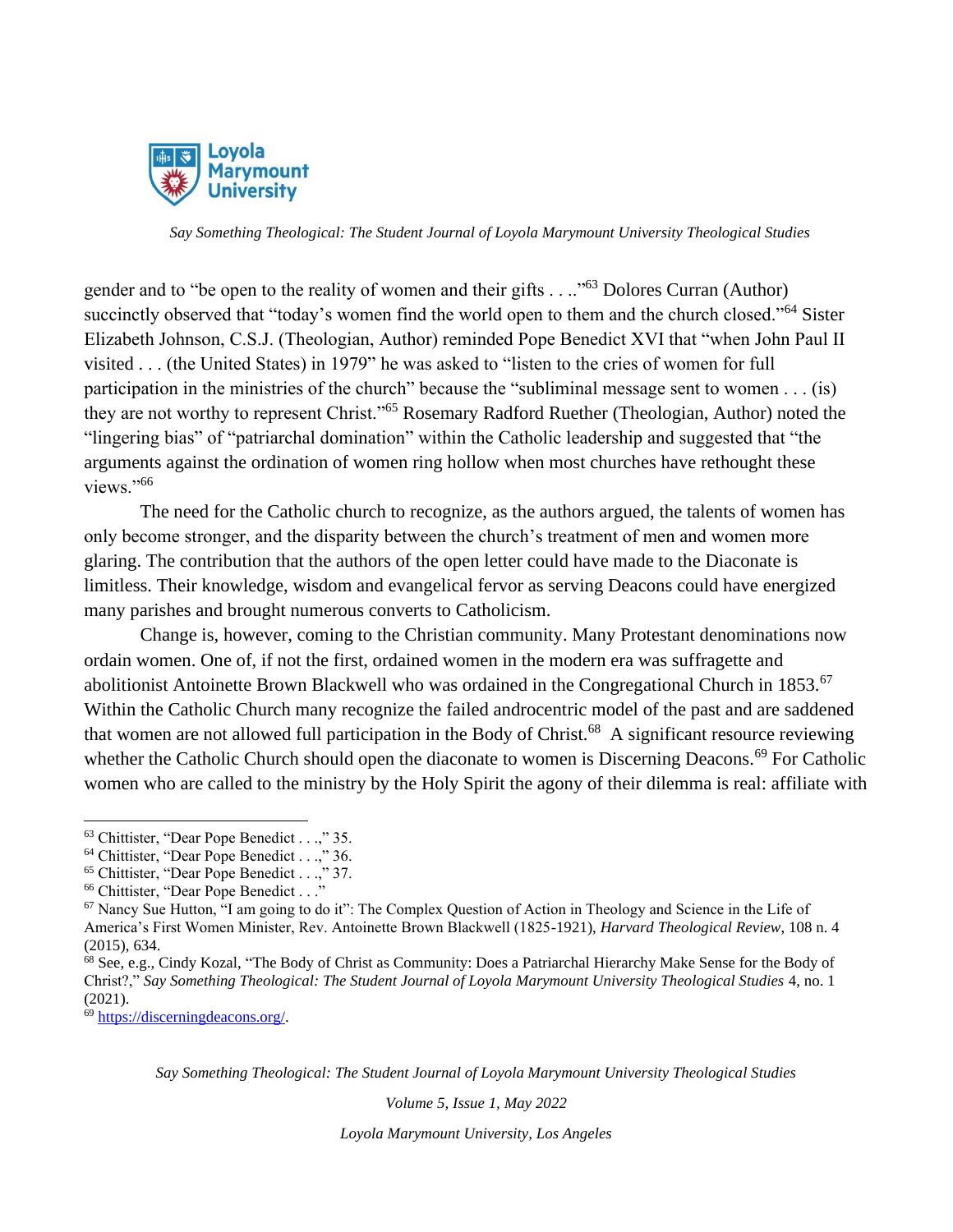

a Protestant denomination that ordains women and find fulfillment preaching Jesus' message of love, redemption and resurrection or remain within the Catholic Church and be relegated to meaningful, but secondary, roles that prohibit them from engaging to the full extent of their commitment, call and abilities. A positive, albeit incremental, step towards full equality for women in the Catholic Church was Pope Francis' Apostolic Letter issued "Motu Proprio" *Spiritus Domini* that provides access to women to the ministries of Lector and Acolyte.<sup>70</sup> However, bolder action is needed to provide full equality to women in the church.

The notable contributions of so many women to Christianity and its message to the poor and oppressed, beginning with those who knew Jesus and continuing to the present, argue forcefully for women to be included as eligible for the diaconate. Beginning in the first century with ministers like Phoebe, continuing into the Middle Ages with preachers like Hildegard of Bingen, and continuing to the present with ordained Protestants like Antoinette Brown Blackwell women have demonstrated the commitment, capability, and charism to be eligible for the diaconate in the Catholic church. To continue to deny women eligibility for the diaconate not only relegates women to an oppressed status, but it deprives the whole church communion of the talents of half of its world-wide congregation. Women must be eligible to serve in the diaconate.

### **III. Gather into the Church's Loving Embrace all LGBTQI People Without Prejudice**

It is unfortunate that Paul's condemnation of pedophilia – the sexual abuse of children – has been wrongly expanded and interpreted as condemning same-sex attraction; and by implication the entire LGBTQI community. As with increasing the role of women in the Catholic Church Pope Francis is tiptoeing into the waters of reconciliation with LGBTQI Catholics by establishing a welcoming tone.<sup>71</sup>

*Say Something Theological: The Student Journal of Loyola Marymount University Theological Studies*

*Volume 5, Issue 1, May 2022*

<sup>70</sup> Apostolic Letter issued "Motu Proprio" *Spiritus Domini* by the Supreme Pontiff Francis Modifying Canon §1 of the Code of Canon Law Regarding Access of Women to the Ministries of Lector and Acolyte. January 10, 2021, available at: [https://www.vatican.va/content/francesco/en/motu\\_proprio/documents/papa-francesco-motu-proprio-20210110\\_spiritus](https://www.vatican.va/content/francesco/en/motu_proprio/documents/papa-francesco-motu-proprio-20210110_spiritus-domini.html)[domini.html.](https://www.vatican.va/content/francesco/en/motu_proprio/documents/papa-francesco-motu-proprio-20210110_spiritus-domini.html)

<sup>71</sup> Joan Patricia Cavanagh, "Who Am I to Judge? Pastoral Practices Toward LGBT Students in American Jesuit Colleges," PhD diss., Fordham University, 2017, ProQuest (AAT 10280626), 1. This builds on the significant contribution of scholars advocating on behalf of the oppressed members of the LGBTQI community; *see*, e.g., Jeffrey Siker, ed., *Homosexuality in the Church: Both Sides of the Debate* (Louisville, KY: Westminster/John Knox Press, 1994).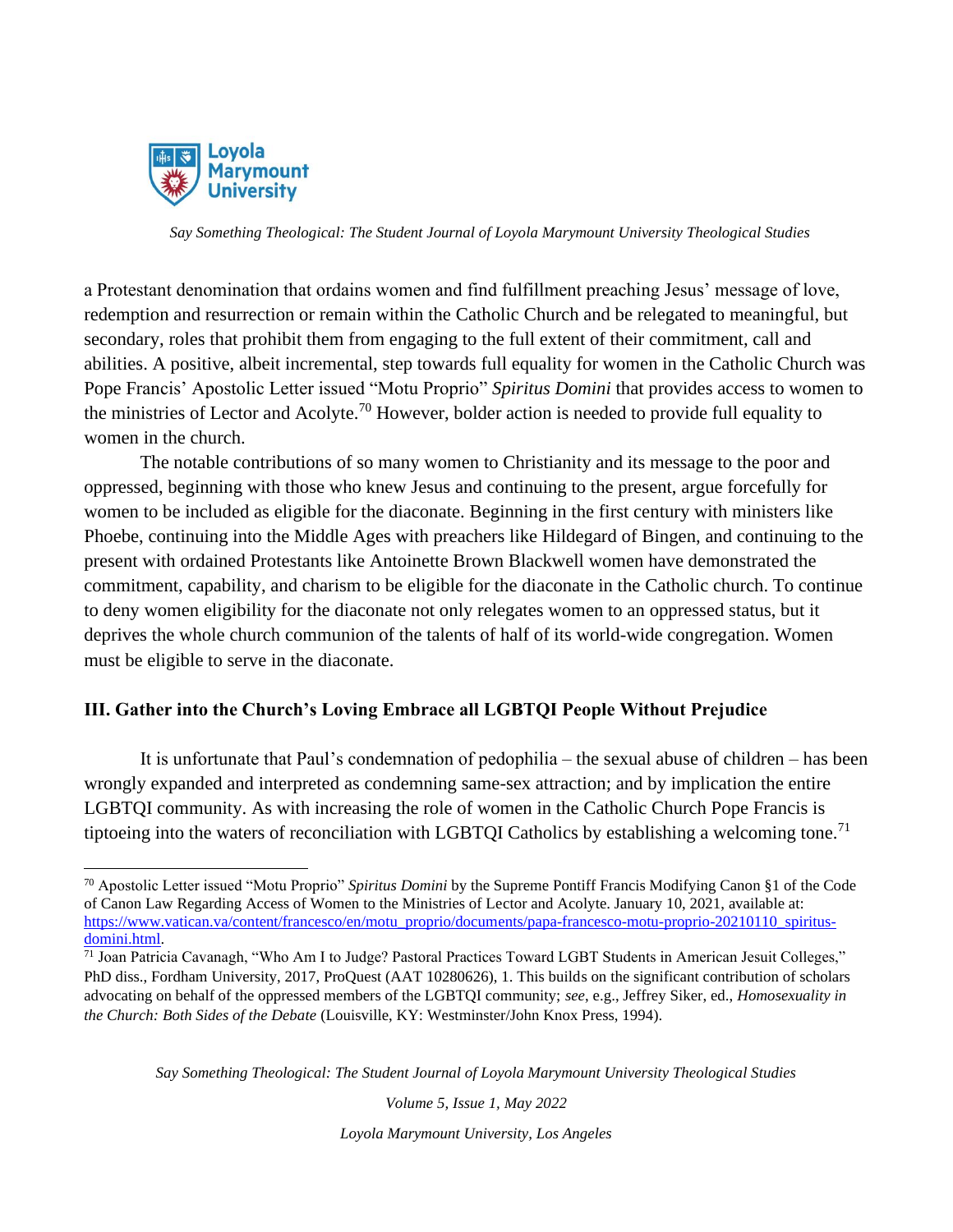

Pope Francis said "(a) gay person who is seeking God, who is of good will – well, who am I to judge him? The Catechism of the Catholic Church explains this very well. It says one must not marginalize these persons; they must be integrated into society. The problem isn't this (homosexual) orientation – we must be like brothers and sisters."<sup>72</sup> Pope Francis, in reaching out to the LGBTQI community is "carving out a much-needed space" for the LGBTQI community in the Catholic Church.<sup>73</sup> This is a helpful step forward, but there is much more to be accomplished to fully welcome the LGBTQI community into the Body of Christ. A significant step forward would be a formal acknowledgement by the church that the translators of his letters have consistently misquoted Paul.

Paul's role was critical to forming the early Christian church and he welcomed all oppressed peoples who sought to know Jesus and learn His teachings.<sup>74</sup> The misperception that Paul condemned same-sex attraction is derived from the mistranslation of the original Greek rendition of 1 Corinthians 6:9-10 that reads: "Do you not know that the unjust will not inherit the kingdom of God? Do not be deceived; neither fornicators nor idolaters nor adulterers nor boy prostitutes nor sodomites<sup>75</sup> nor thieves nor the greedy nor drunkards nor slanderers nor robbers will inherit the kingdom of God." The mistranslation reflects an instinctive and unsupported inculcation of the androcentric nature of the Greco-Roman, and medieval, cultures and the various prejudices of the people who translated this passage. In the phrase "boy prostitutes nor sodomites," Paul was condemning the rape of young boys by adult male catamites.

Beyond the misinterpretation of Paul's opposition to catamites there is no prejudice against gay individuals in the New Testament. Prejudice against gay people arose within the western Christian

*Say Something Theological: The Student Journal of Loyola Marymount University Theological Studies*

*Volume 5, Issue 1, May 2022*

<sup>72</sup> Pope Francis, as quoted by Cavanagh, "Who Am I to Judge?," 1.

<sup>&</sup>lt;sup>73</sup> James Martin, S.J., "Pope Francis is Making Space for LGBT People in the Church – with Limits. And it's a Huge Step Forward," *America*, September 23, 2021, [https://www.americamagazine.org/faith/2021/09/23/james-martin-pope-francis](https://www.americamagazine.org/faith/2021/09/23/james-martin-pope-francis-lgbt-241483)[lgbt-241483.](https://www.americamagazine.org/faith/2021/09/23/james-martin-pope-francis-lgbt-241483)

<sup>74</sup> See, e.g., Howard Thurman, *Jesus and the Disinherited* (Boston: Beacon Press, 1976).

<sup>&</sup>lt;sup>75</sup> The term "sodomites" has been commonly interpreted by the Christian church to prohibit gay or same-sex relationships. As pointed out by John Skalko "Is Sodomy Against Nature? A Thomistic Appraisal," *The Heythorp Journal* HeyJ LVI (2015): 759-768, at 763; the term "sodomy" is not the same as "homosexuality." Skalko writes that "sodomy is an action, while homosexuality is a condition, an attraction towards members of the same sex. Not all those who engage in sodomy are necessarily homosexual, nor do all homosexuals engage in sodomy."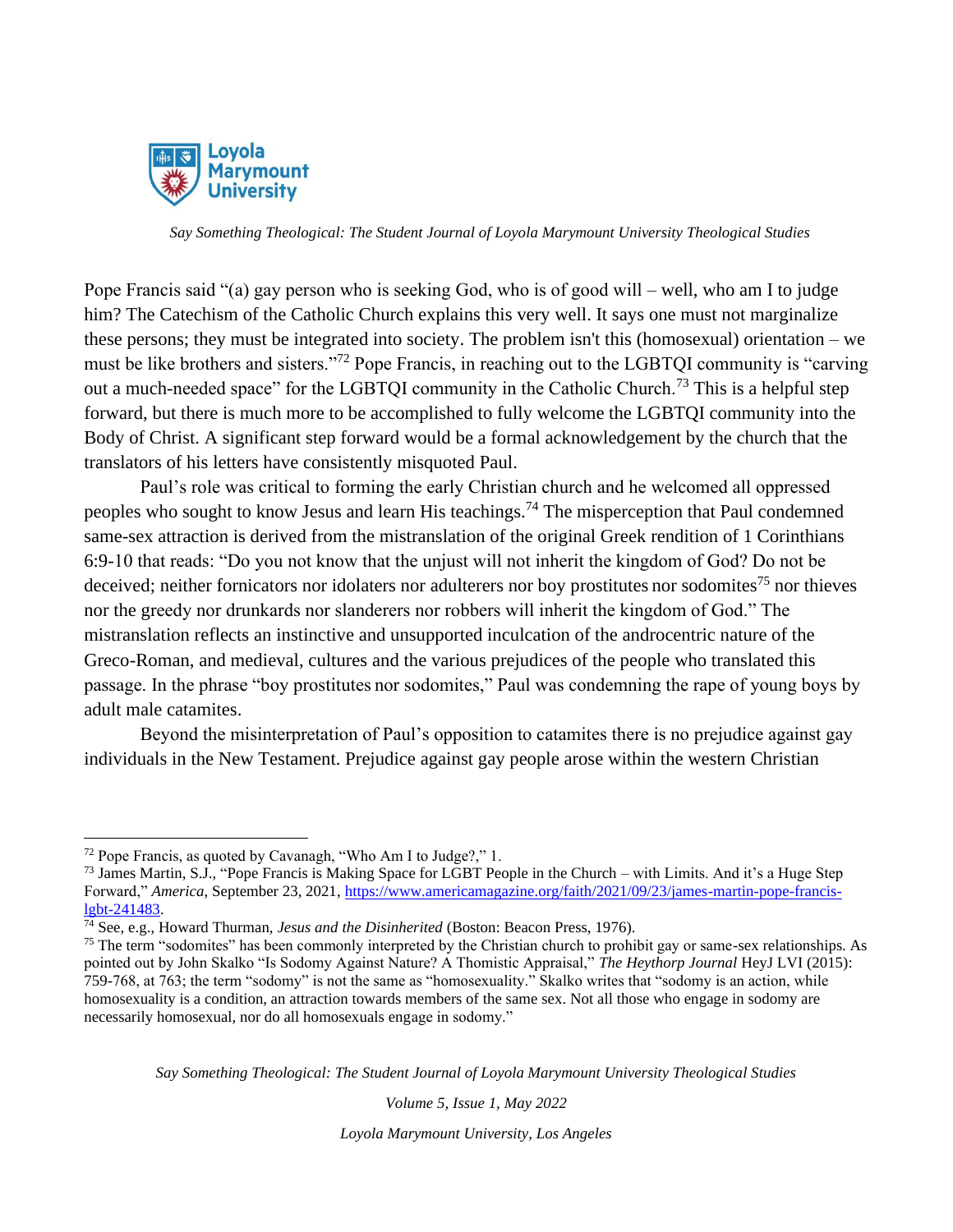

church as the Roman Empire began to collapse.<sup>76</sup> The prejudice in the church against gay people increased after the fall of the Roman Empire and in the millennium and a half that followed. Fourth century Archbishop of Constantinople Saint John Chrysostom believed same-sex attraction was contrary to both law and nature.<sup>77</sup> Unfortunately, one of Chrysostom's motivations was his misinterpretation of Saint Paul's condemnation of pedophilia. So, too, Saint Augustine, the fifth century Bishop of Hippo, from his earliest writings condemned same-sex attraction. In his *Confessions*, he wrote "(b)y the same token, vices contrary to nature<sup>78</sup> are everywhere and always to be detested and punished."<sup>79</sup> Justinian, the 6<sup>th</sup> century Emperor of the Eastern Roman Empire, linked homosexuality as a cause of natural disasters and enacted legislation proscribing homosexuality.<sup>80</sup> Although some writers believe it is "plausible that homosexuality was common and accepted in the early and high Middle Ages among knights and nobility in Europe and England," they acknowledge that "ecclesiastical denunciations of homosexuality began to reappear in the 11th century, with homosexuality among the clergy becoming a target of persistent criticism."<sup>81</sup> By the  $12<sup>th</sup>$  century the Council of Nablus specified that homosexuals be burned at the stake.<sup>82</sup> The prejudice against homosexuals existed for centuries and as late at the midtwentieth century the Nazi government sent homosexuals to concentration camps.<sup>83</sup>

*Say Something Theological: The Student Journal of Loyola Marymount University Theological Studies*

*Volume 5, Issue 1, May 2022*

<sup>76</sup> See, e.g., Chris L. de Wet, "John Chrysostom on Homoeroticism," *Neotestamentica* 48, no. 1 (2014): 187-218, 195-199, describing Saint John Chrysostom's condemnation of same-sex attractions.

<sup>77</sup> De Wet, "John Chrysostom on Homoeroticism," 196.

<sup>78</sup> When Augustine refers to "vices contrary to nature" he is referring to same-sex attraction.

<sup>79</sup> Saint Augustine, *The Confessions*, ed. John E. Rotelle, O.S.A. (Hyde Park, NY: New City Press, 1997), Kindle Edition. See, also, Catholic Answers; "What the Early Church Believed: Homosexuality," Catholic Answers, [https://www.catholic.com/tract/early-teachings-on-homosexuality.](https://www.catholic.com/tract/early-teachings-on-homosexuality) 

<sup>80</sup> David F. Greenberg and Marcia H. Bystryn, "Christian Intolerance of Homosexuality," *American Journal of Sociology* 88, no. 3 (1982): 515-548, 530.

<sup>81</sup> Greenberg and Bystryn, "Christian Intolerance of Homosexuality," 532-533.

<sup>&</sup>lt;sup>82</sup> Greenberg and Bystryn, "Christian Intolerance of Homosexuality," 533. Oddly, Greenberg and Bystryn speculate that as the church favored celibacy and "suppressed priestly marriage . . . the stronger was the homosexual drive it must have aroused within its ranks (538)."

<sup>83</sup> Erik N. Jensen, "The Pink Triangle and Political Consciousness: Gays, Lesbians, and the Memory of Nazi Persecution," *Journal of the History of Sexuality* 11, no. 1/2, Special Issue: Sexuality and German Fascism (Jan. - Apr. 2002): 319-349, 320. See, also, Sarah Emanuel, "Letting Judges Breathe: Queer Survivance in the Book of Judges and Gad Beck's *An Underground Life: Memoirs of a Gay Jew in Nazi Berlin*," *Journal for the Study of the Old Testament* 44, no. 3 (2020): 394- 419.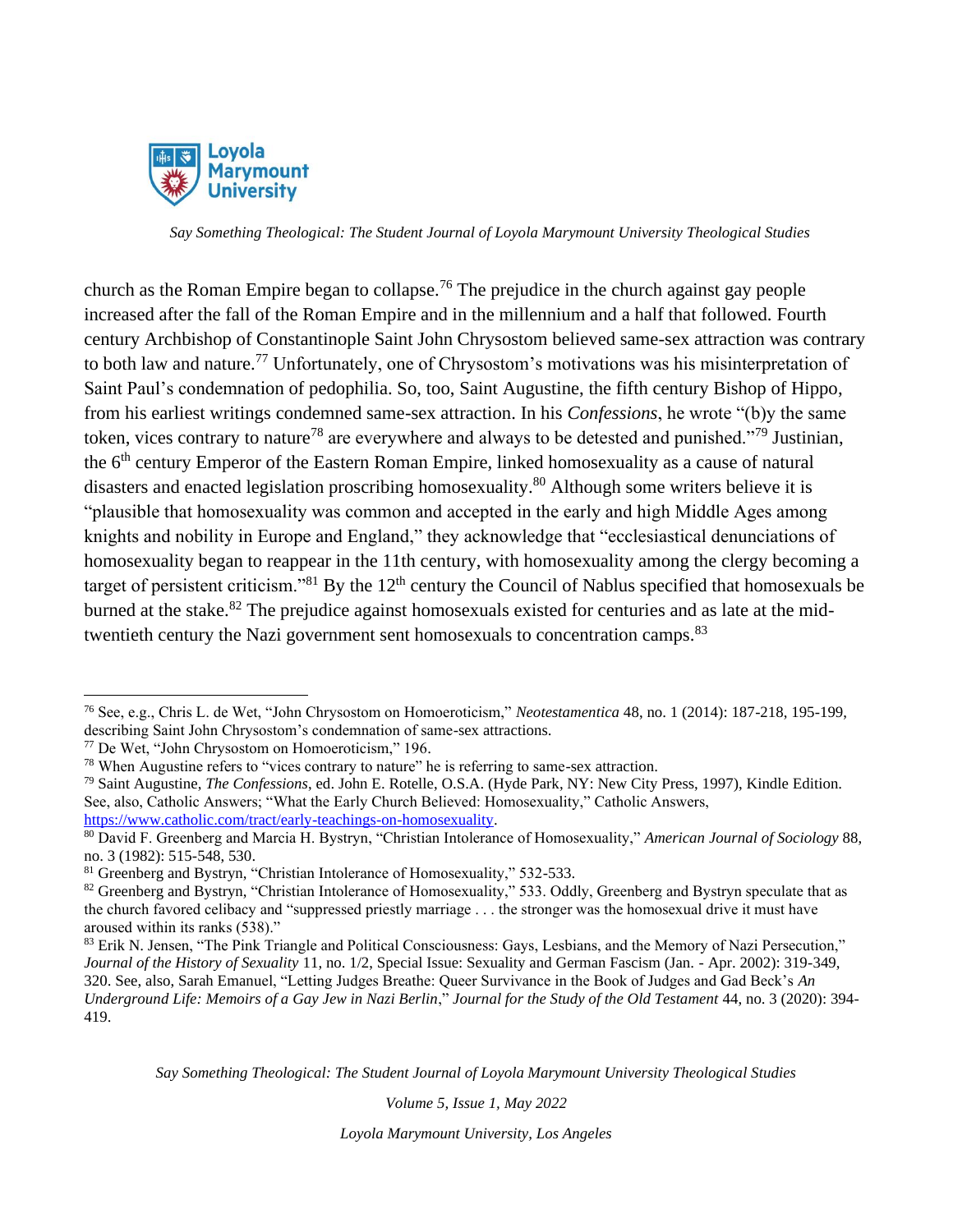

As noted above, Paul's condemnation against catamites was misinterpreted for centuries as applying to all same-sex relations. Despite the length of time in which the prejudice against gay individuals has existed in the Christian church it must be recognized that the prejudice against gay people is not consistent with the teachings of Jesus (or Paul) and must be abandoned. Gay individuals have been oppressed and suffered long enough and must be welcomed into the full fellowship of the Catholic Church.

New Testament scholar, professor and writer Victor Paul Furnish has written that "(s)tricly speaking . . . there is nothing in the Bible, including the letters of Paul, about homosexuality."<sup>84</sup> Furnish writes that the concept of homosexuality did not emerge until the second half of the nineteenth century, and the coining of a term for people who are erotically oriented towards their own sex originated around that time in Germany.<sup>85</sup>

The verses in the New Testament that have been interpreted as prohibiting same-sex relations are in Paul's *First Letter to the Corinthians* (quoted above), Paul's *First Letter to Timothy<sup>86</sup>* and Paul's *Letter to the Romans.<sup>87</sup>* Despite Paul's real purpose in condemning catamites, the translations mistakenly used the term "sodomites." The *Saint Joseph Pocket Edition of The New Testament in the New Catholic Bible*<sup>88</sup> in the "Notes" section examines the translation of the word "sodomites" in both 1 Corinthians 6:9-10 and 1 Timothy 1:10 and explains that the translations of the Greek into the English word "sodomites" is in error; and that a more accurate word is "catamites" because Paul was condemning "adult males who have relations with boy prostitutes".<sup>89</sup>

Supporting the argument that Paul's intention was to limit his criticism to the practices of the catamites – and that the word "sodomites" is too broad – is the closeness in proximity in the text of the

*Say Something Theological: The Student Journal of Loyola Marymount University Theological Studies*

*Volume 5, Issue 1, May 2022*

<sup>84</sup> Victor Paul Furnish, *The Moral Teaching of Paul: Selected Issues*, 3rd Edition, Kindle Edition (Nashville: Abingdon Press, 2009), 56. (Note: for Furnish, page numbers are to the Kindle edition as read on an iPhone.)

<sup>85</sup> Furnish, *The Moral Teaching of Paul,* 56.

<sup>&</sup>lt;sup>86</sup> Timothy 1:8-10 reads: "We know that the law is good . . . (and applies to) the lawless and unruly, the godless and sinful, the unholy and profane, those who kill their fathers or mothers, murderers, the unchaste, sodomites . . .."

<sup>87</sup> Romans 1:26-27 reads: "Therefore, God handed them over to degrading passions. Their females exchanged natural relations for unnatural, and the males likewise gave up natural relations with females and burned with lust for one another. Males did shameful things with males and thus received in their own persons the due penalty for their perversity."

<sup>88</sup> *The Saint Joseph Pocket Edition of The New Testament in the New Catholic Bible* (New Jersey: Catholic Book Publishing Group, 2016).

<sup>89</sup> *Saint Joseph Pocket Edition of the New Testament*, 850.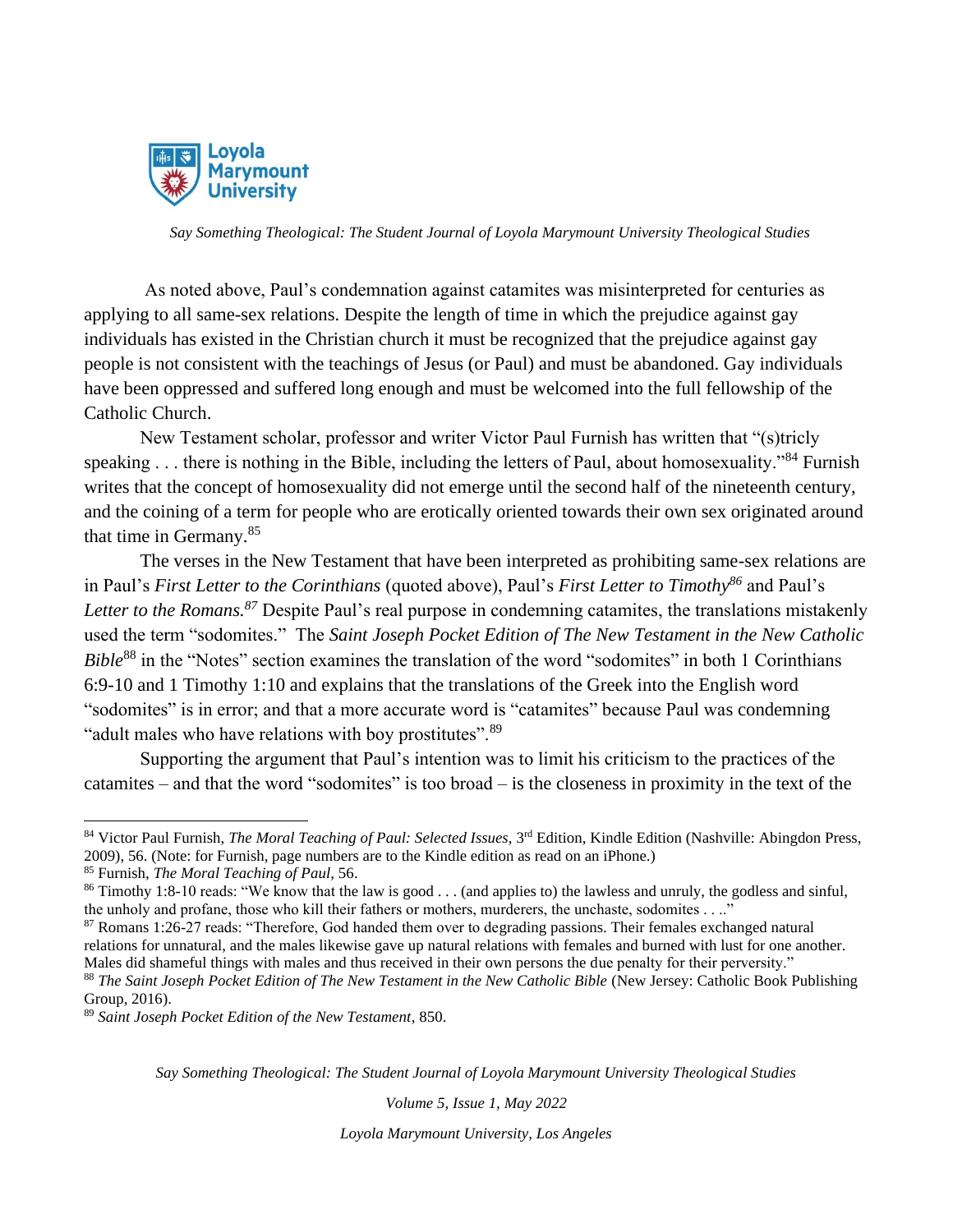

terms "boy prostitutes" and "sodomites."<sup>90</sup> The term "sodomites" follows immediately after the term "boy prostitutes." Given that catamites were the boy prostitute's customers (or, if the boys were slaves the catamites were their owners or their owners' designee) Paul was referring to catamites – not samesex relationships – in his condemnation. Paul's intent was to condemn "boy prostitutes" and the adults who abused them.

Paul was sophisticated, well read and highly educated. His choice of words in general were both specific and nuanced. Paul was nuanced and specific in the words of 1 Corinthians 6:9-10. However, the translators were not nuanced and instead adopted a broad pejorative definition (e.g., "sodomites") for Paul's words. This is contra to the nuanced translations of the adjoining terms "fornicators" and "drunkards."<sup>91</sup> The term "fornicate," from which the noun "fornicator" is derived, means to "have sex with someone that you are not married to."<sup>92</sup> And the word "drunkards" is the plural of "drunkard," which is defined as "a person who often drinks large amounts of alcohol."<sup>93</sup> Rather than just condemning catamites, the inclusion of all same-sex relations in the word "sodomites" in the translation of the Greek text into the English is broad and unfocused. This translation is unlike the nuanced and focused adoption of the words "fornicators" and "drunkards." The word "fornicators" is specific to nonmarital sexual relations – not to all sexual relations,  $94$  and the word "drunkards" excludes social drinking. That Paul was not opposed to social drinking is clear from the letter Paul wrote to Timothy advising him to "(s)top drinking only water, but have a little wine for the sake of your stomach and your frequent illnesses."<sup>95</sup>

*Say Something Theological: The Student Journal of Loyola Marymount University Theological Studies*

*Volume 5, Issue 1, May 2022*

 $90$  I Corinthians 6:9 reads: "Do you not know that the unjust will not inherit the kingdom of God? Do not be deceived; neither fornicators nor idolaters nor adulterers *nor boy prostitutes nor sodomites* . . .." (Italics mine).

 $91$  1 Corinthians 6:9-10.

<sup>92</sup> Cambridge Dictionary, "Fornicator," https://dictionary.cambridge.org/dictionary/english/fornicator.

<sup>93</sup> Cambridge Dictionary, "Drunkard," [https://dictionary.cambridge.org/dictionary/english/drunkard.](https://dictionary.cambridge.org/dictionary/english/drunkard)

<sup>94</sup> The prohibition on fornicators is arguably applicable to females, unlike the prohibition on sodomites. In this regard, *see*, Ken Stone, "Gender and Homosexuality in Judges 19: Subject-Honor, Object-Shame?," *Journal for the Study of the Old Testament* 67 (1995): 98, notes that "(i)t is important to stress that female homosexual contact is not mentioned at all in the Hebrew Bible." As Paul's moral code was derived from the Hebrew Bible his failure to denounce female same-sex relations supports the inference that he was not denouncing male same-sex relations; but was instead limiting his condemnation to catamites.

<sup>&</sup>lt;sup>95</sup> 1 Timothy 5:23.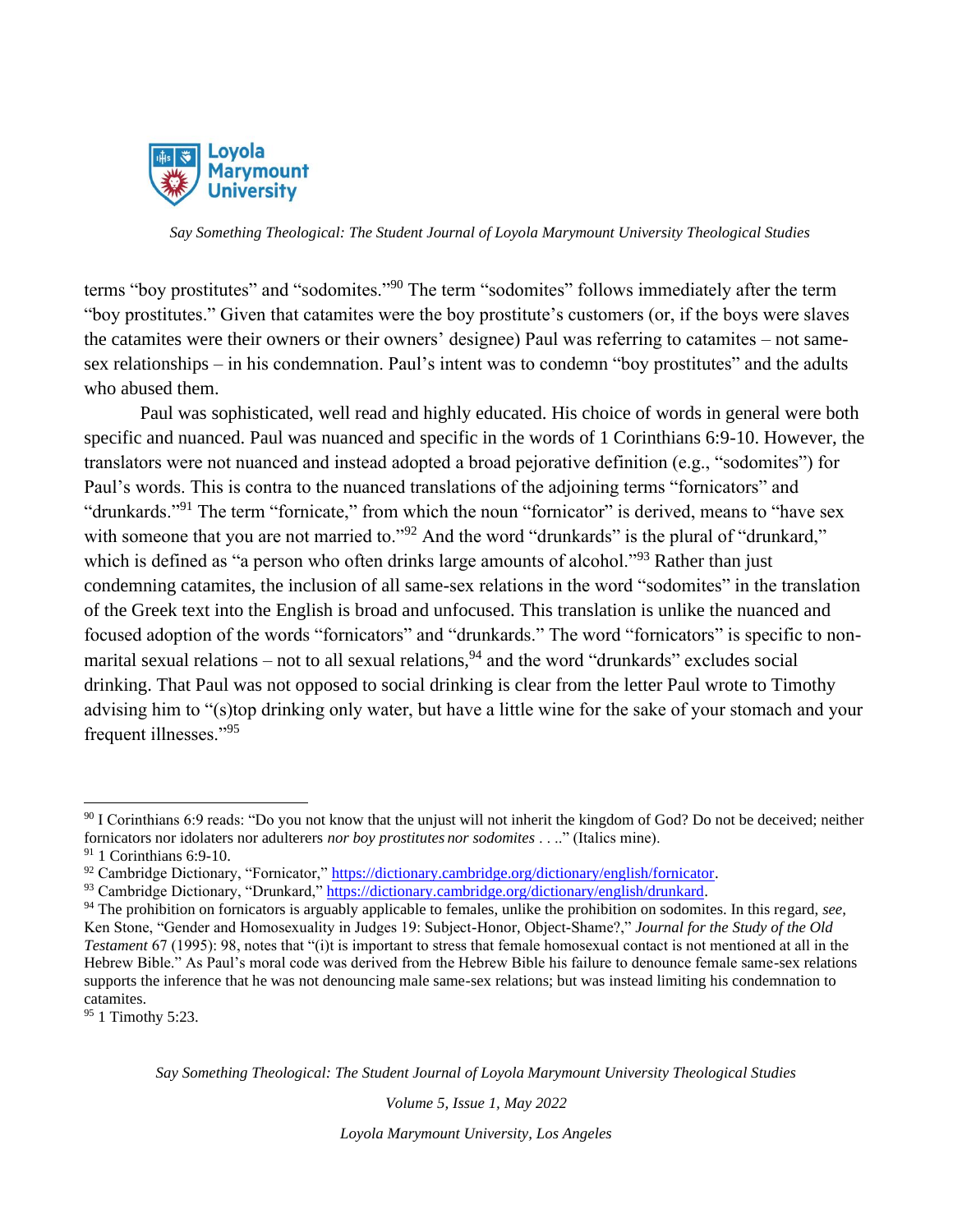

When Paul arrived in Corinth around 51  $CE^{96}$  it was a prosperous bustling boom town;<sup>97</sup> although, as is common with seaports of the time it was known for its moral depravity.<sup>98</sup> When Paul wrote the scathing words in Romans 1:26-27 quoted above he was in Corinth,  $99$  where he also condemned the practice of catamites' relations with boy prostitutes.<sup>100</sup> Accordingly, his condemnation in this passage from Romans was likely addressed to the same catamite-boy prostitute relationship that he found so abhorrent in his letters to the Corinthians and to Timothy.

Paul's significant contribution to Christianity is what he says about the gospel he was called to proclaim.<sup>101</sup> Paul brought to the Greco-Roman world and the Gentiles the news of a "just, loving and faithful God . . . and that humankind . . . is . . . redeemed, renewed and restored by God's unconditional love".<sup>102</sup> The Christian message, exemplified by Jesus' teaching in the Sermon on the Mount,<sup>103</sup> reaches out to the oppressed, the outcasts, and the poor; and pleads for people to be merciful. Paul preached Jesus' message that urged all people to love, and to refrain from being judgmental. In *The Gospel According to Luke*, Jesus said: ". . . love your enemies and do good to them . . . then your reward will be great and you will be children of the Most High, for he himself is kind to the ungrateful and the wicked. Be merciful, just as [also] your Father is merciful. Stop judging and you will not be judged. Stop condemning and you will not be condemned."<sup>104</sup> Jesus' message of love and forgiveness does not contain boundaries; and it does not exclude any people. It is universal and unrestricted. And Jesus wants his followers to be proactive in their outreach and love. Clearly Jesus does not want his followers to condemn anyone, because of the boomerang effect that results: that the person who condemns will also be condemned. Jesus wants his followers to reach out to the oppressed and let them know they are loved; that they are loved by God, by Jesus and by his followers: the Christian church. The Christian

*Say Something Theological: The Student Journal of Loyola Marymount University Theological Studies*

*Volume 5, Issue 1, May 2022*

<sup>96</sup> Introduction to "The First Letter to The Corinthians," in *The New American Bible* (New Jersey: Catholic Book Publishing Corp., Revised Ed., 2011), 242. See, also, William A. McDonald, "Archaeology and St. Paul's Journeys in Greek Lands III – Corinth," *The Biblical Archaeologist* 5, no. 3 (Sep 1942): 36-48, 36.

 $97$  McDonald, "Archaeology and St. Paul's Journeys in Greek Lands III – Corinth," 36-48.

<sup>98</sup> *The New American Bible,* 242.

<sup>99</sup> McDonald, "Archaeology and St. Paul's Journeys in Greek Lands III – Corinth," 47.

<sup>&</sup>lt;sup>100</sup> 1 Corinthians 6:9-10.

<sup>101</sup> Furnish, *The Moral Teaching of Paul,* 91.

<sup>102</sup> Furnish, *The Moral Teaching of Paul,* 90-91.

<sup>103</sup> Matthew 5:1-12.

<sup>104</sup> Luke 6:35-37.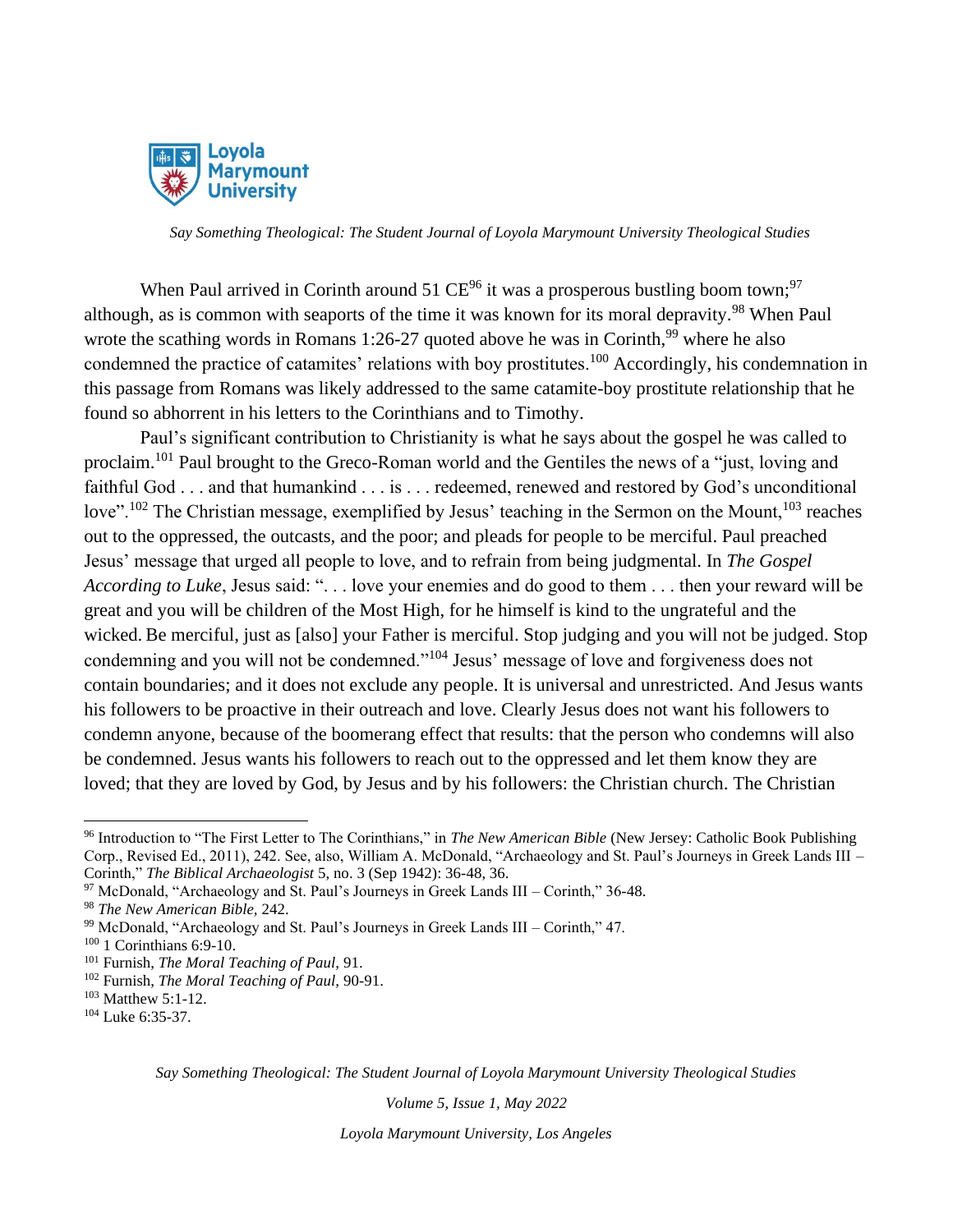

church must emulate Jesus and extend its love to everyone, regardless of the individual's sexual or gender preference.

The gospel of love that Jesus taught also included the promise that he is "the resurrection and the life; whoever believes in me, even if he dies, will live, and everyone who lives and believes in me will never die."<sup>105</sup> Jesus does not exclude anyone from this promise; he opens his grace to whoever believes in him. This promise surely includes LGBTQI individuals who embrace Christianity. And the early church leaders, when welcoming Gentiles into Christianity, wrote in their letter to the church in Antioch that "it is the decision of the Holy Spirit and also our decision not to lay any further burden upon you beyond these essentials: you are to abstain from food that has been sacrificed to idols, from blood, from the meat of animals that have been strangled, and from unchastity. If you avoid these, you will be doing what is right."<sup>106</sup> That the church council delivering this message included the Holy Spirit as part of the decision-making process is profound. As part of the Trinity, the Holy Spirit has great authority.

Neither Jesus, the Apostles, nor Paul criticized people with same-sex attraction. The prejudice against same-sex attraction evolved in the church in the centuries following the crucifixion and resurrection of Jesus. There were several factors influencing the growing prejudice within the church about same-sex relations. These factors included a gradual rejection of Hellenistic practices, the growing importance of the Jewish Old Testament within the church and the extreme homophobic attitudes of the invading tribes that destroyed the Roman Empire.

Sadly, even when Paul's words are translated properly, those opposed to the LGBTQI community being accepted into the Body of Christ retreat into the Old Testament for support. They most often quote Leviticus 18:22 that reads "you shall not lie with a male as with a woman;" and the resulting punishment in Leviticus 20:13 that states "if a man lies with a male as with a woman . . . they shall be put to death." Even though the people opposed to the LGBTQI community fixate on these words from Leviticus they ignore many of the other prohibitions in Leviticus. Their reliance on Leviticus is just a mask to conceal their homophobia. The law of Moses contained many rules for the people of ancient Israel. These included kosher dietary laws, $107$  prohibitions on breeding domestic animals with a different

*Say Something Theological: The Student Journal of Loyola Marymount University Theological Studies*

*Volume 5, Issue 1, May 2022*

<sup>105</sup> John 11:25-26.

<sup>106</sup> Acts 15:28-29, *Saint Joseph Pocket Edition*.

<sup>107</sup> Leviticus 11:1-47; Deuteronomy 14:3-21.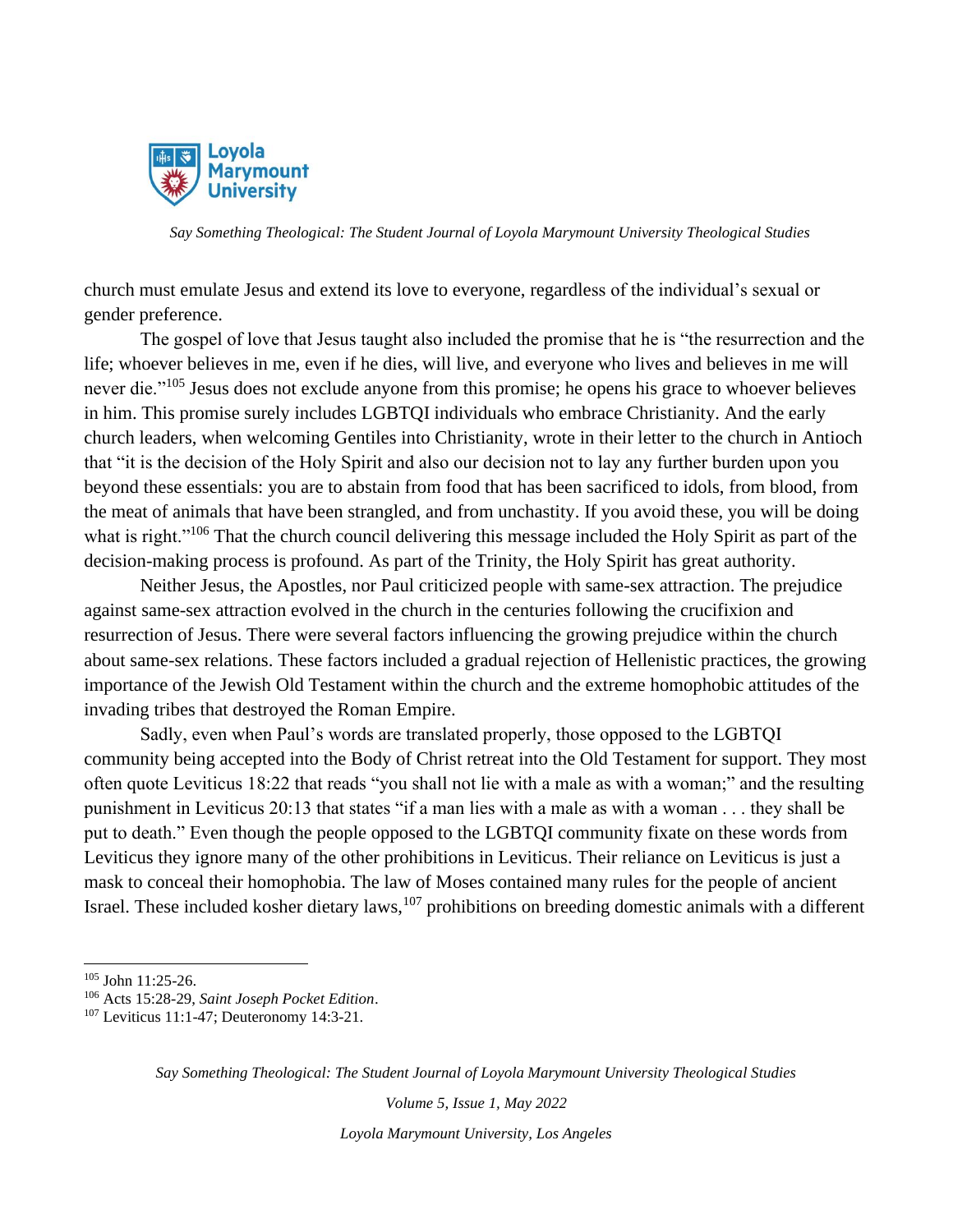

species and wearing garments woven of two different threads,<sup>108</sup> and it prohibits men from spoiling the edges of their beards.<sup>109</sup> The Christians who point to Leviticus to condemn same-sex relations do not maintain Kosher, do not condemn the breeding of mules by breeding a donkey with a horse, actively wear cloths made from blends of different fibers, and often have trimmed facial hair such as mustaches, goatees, or mutton chop sideburns. Leviticus also prohibits tattoos, $1^{10}$  though many Christians practice body art without comment from those who oppose the LGBTQI community.

Jesus replaced the law with faith.<sup>111</sup> Ignoring the totality of Leviticus, while quoting isolated passages of Leviticus to support prejudice, is wrong. Christians should not cite Leviticus as authority to exclude LGBTQI people from full membership in the church. To do so is intensely hypocritical. To do so treats the law of Moses as an ethical smorgasbord from which false morality can be chosen like a dish of herring or a bowl of salad at a lunch bar, while other dishes are left untouched.

#### **IV. Conclusion**

The opportunity to speak with the Pope and prayerfully request the church welcome women into eligibility for the diaconate and lovingly embrace the LGBTQI community without prejudice may not be possible. As Jesus rebuked the disciples for disbelieving Mary Magdalene's and the other women's message of his resurrection so the church must place more faith in women and welcome them to the diaconate.

Surely, the Pope knows that many LGBTQI people were raised as, or became, Christians and were baptized and confirmed into the Church. Many LGBTQI members were active in the church before they recognized their sexual orientation or true gender identity. The reality is that these LGBTQI parishioners did not leave the Church; instead, the Church left them. The Church needs to reach out and welcome them back. The Church should also evangelize and welcome LGBTQI people who were not raised in the Church. The Church must strive to welcome and support the poor, the oppressed and the

*Say Something Theological: The Student Journal of Loyola Marymount University Theological Studies*

*Volume 5, Issue 1, May 2022*

<sup>108</sup> Leviticus 19:19.

<sup>109</sup> Leviticus 19:27.

<sup>110</sup> Leviticus, 19:28

<sup>111</sup> Galatians 3:23-25.